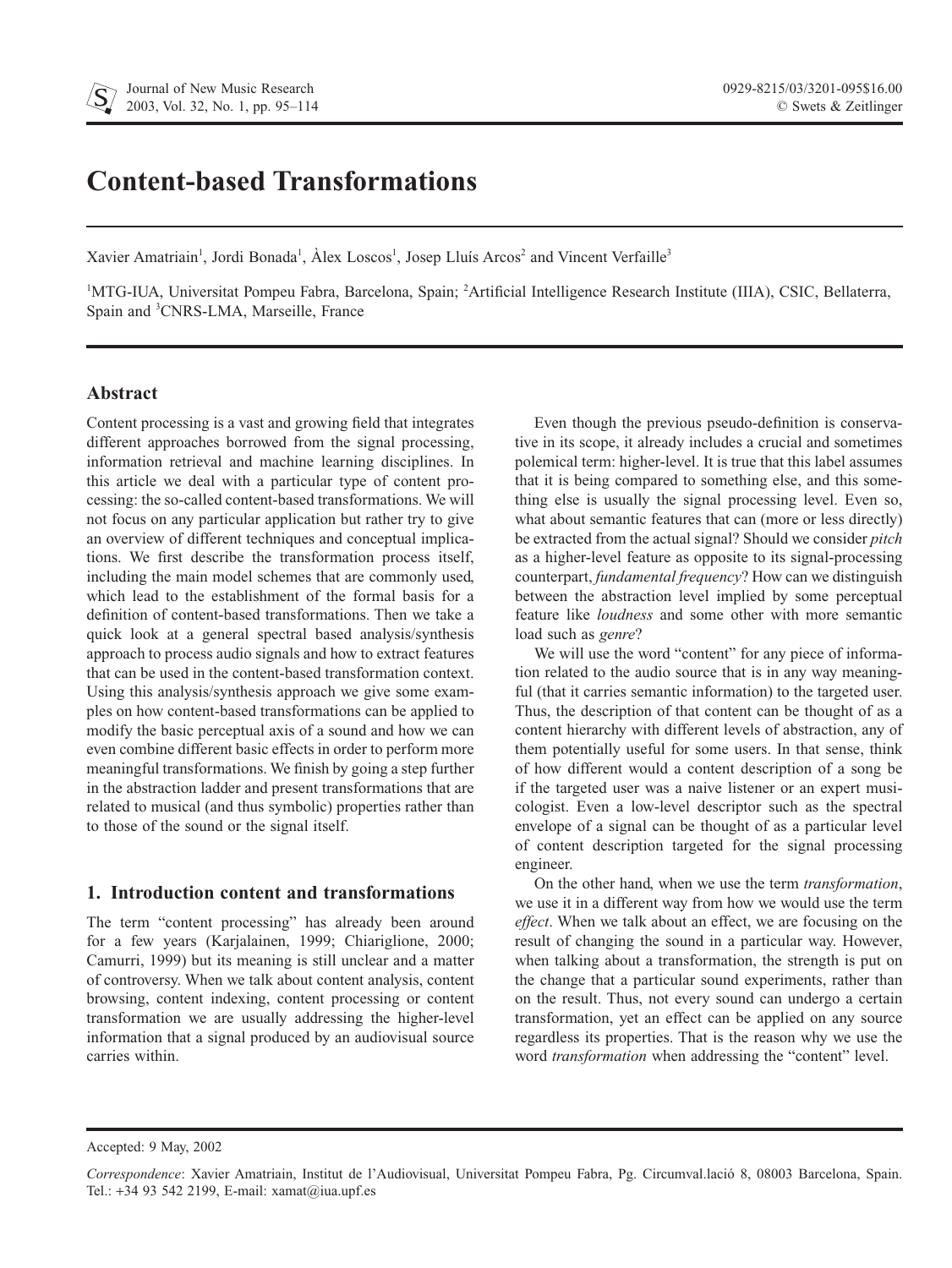

Fig. 1. Content transformation scenario. Analysis output is used as a control signal.



Fig. 2. Transformation process based on an analysis-synthesis model.

Throughout the previous discussion, it has been assumed that, in order to be able to apply some kind of content transformation, the signal must undergo a previous analysis step. The goal of this step is to compute features that will then be relevant in the transformation step.

The first possible scenario is the one represented in Figure 1. The output of the analysis is used as a control to the transformation block. The transformation is thus applied to the original sound directly. Note that, in this case, the user input is not used in the transformation chain so the scheme could be labeled as "unsupervised." The parameters of the transformation are dynamically adapted to the characteristics of the input signal.

A very basic example of this kind of signal processor would be an automatic gain control. Such a system can reduce or increase its gain depending on the relation between the input signal and a given threshold. When the signal exceeds that particular threshold the gain is reduced and the transformation is said to be a "compressor" (or a limiter if the slope is smaller than 1/10). On the other hand, if the signal is below the threshold, the gain is increased and the transformation is known as an "expander." One may argue that this sort of signal analysis is too "low-leveled" to be included in the category of content-based transformation but we refer again to the definition of "content" previously introduced. The content description of the signal is being reduced to just a very simple feature: its level. Anyhow, it is clear that the transformation depends on the analysis of that particular feature applied to the incoming signal. But the scheme here

outlined can be applied to any kind of transformation and using any feature of the sound as a control signal. That is the idea behind Adaptive Digital Audio Effects (A-DAFx) (Verfaille & Arfib, 2001).

Most of the transformations implemented in the timedomain can fit quite well into any of the variations of the model presented up until now. The implementation of the processing algorithms is quite straightforward and based on a sample-by-sample process. Examples of transformations that can be effectively implemented using these techniques include those related to effects like delays, chorus, reverbs, dynamic processors, etc. More complex transformations such as those based on pitch-shifting or time-stretching may also be accomplished in the time domain using techniques like PSOLA (Pitch-synchronous overlap and add) (Dutilleux et al., 2002).

But sometimes the information that can be immediately gathered from the signal and its time-domain representation may not be enough in order to design a particular transformation. In a content transformation we want to analyze the signal and extract meaningful features from this analysis step and the time-segment processing is not well-suited for this sort of schemes.

In such situations, the analysis step must yield more than just a set of features to be used as control signals. Thus, in order to achieve "more interesting" transformations we need to find a model for the signal in such a way that this intermediate representation is more suitable for applying some particular processes. Thus, the signal is analyzed, trans-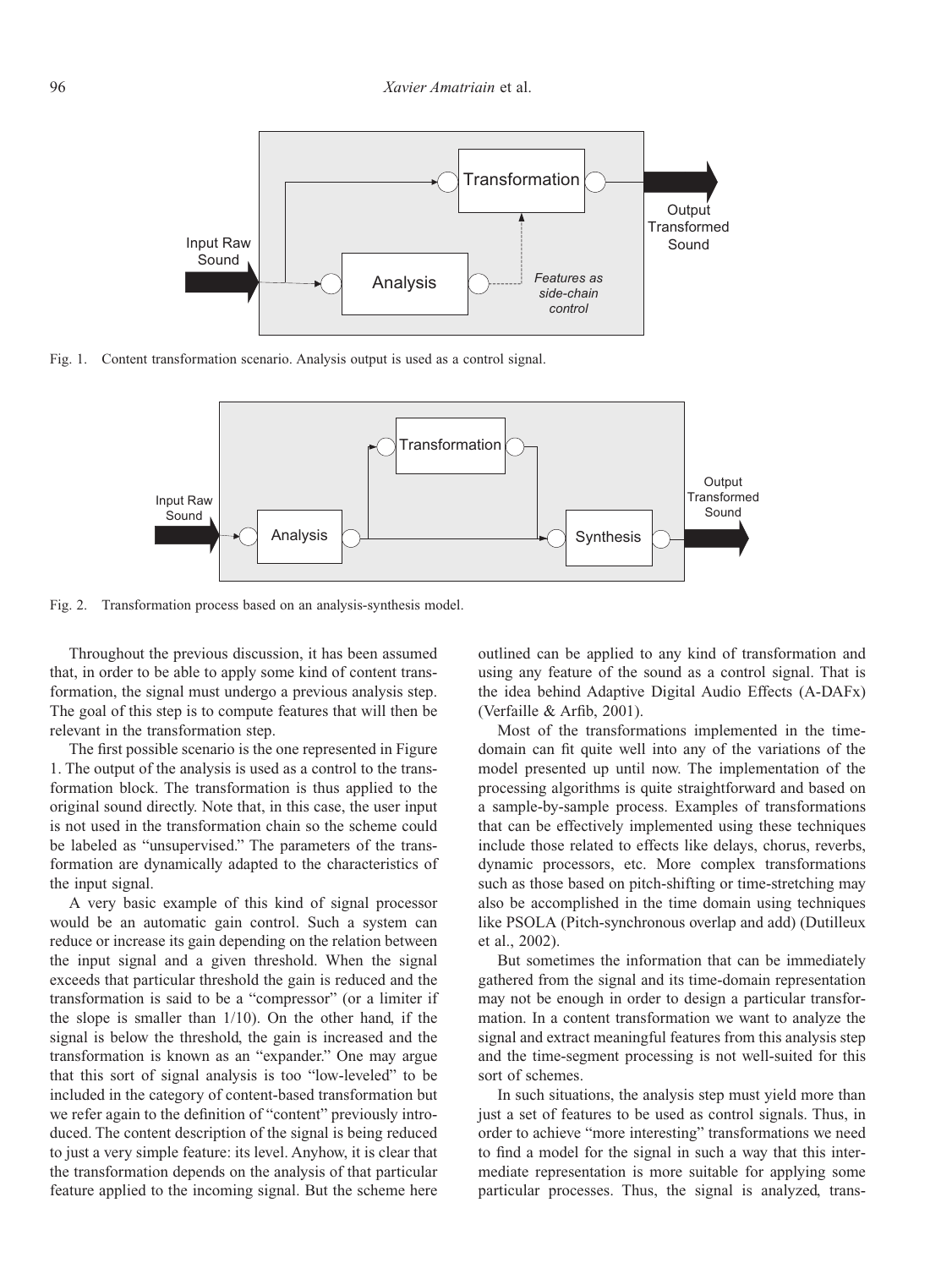

Fig. 3. Content description in the form of metadata can be a part of the incoming signal.

formed and then synthesized back (see Fig. 2) (Serra & Bonada, 1998; Amatriain et al., 2002).

Different analysis-synthesis schemes and methods have been proposed and are used in different situations yielding different results. Most of these transformations are aimed at providing a representation of the signal in a different domain, namely the frequency domain. Among the most used transforms, there are STFT (Short-time Fourier Transform), DCT (Discrete Cosine Transform), Wavelets and Haar. The first of these is by far the most commonly used and will be referred to later with more detail.

In Verfaille and Arfib, 2001, several transformations were implemented taking into account frequency information as well as changes on the analysis and synthesis hop size and window length. The transformations (generically called "Adaptive Effects") are applied in the frequency domain through a simple phase vocoder implementation that is controlled by features such as the fundamental frequency, the spectral centroid, a voiced/unvoiced gate (computed using the autocorrelation of the frame) or the energy (RMS). Using this sort of transformation scheme, we can implement effects such as a voiced/unvoiced driven time stretch, or a robotization whose fundamental frequency is controlled by the energy of the input sound. All these transformations can yield a great change in the expressivity of a spoken or sung voice.

## **1.1 Content description**

Sometimes, the analysis step may be skipped because the input stream already contains metadata that can be used for the transformation process. This metadata is called "content description." In Figure 3 we illustrate this situation.

An example of such a transformation would be, for instance, a genre-dependent equalization. By applying some of the existing genre taxonomies we could add metadata defining the genre of a given piece of music. The classification could be performed either manually or by using a com-



Fig. 4. Context awareness as a means of control.

bination of a previously existing metadata that included, for example, author and title. The transformation block would then implement a basic filtering process that loads different filtering function templates depending on the genre.

This leads us to another discussion: are there appropriate formats for metadata description? The answer to this question is two-fold. On the one hand, some proprietary formats are available, most of them focusing on a particular application. On the other hand, some committees are also aiming at providing suitable standards for multimedia content description, and that obviously include audio and music. Maybe the most feasible effort is that put forward by the MPEG committee in its MPEG-7 standard (Manjunath et al., 2002). According to Martínez (2002): "MPEG-7, formally named "Multimedia Content Description Interface," is a standard for describing the multimedia content data that supports some degree of interpretation of the information's meaning, which can be passed onto, or accessed by, a device or a computer code. MPEG-7 is not aimed at any one application in particular; rather, the elements that MPEG-7 standardizes support as broad a range of applications as possible." Metadata will be available in a "readable" textual format, namely XML, and in a "more efficient" binary format.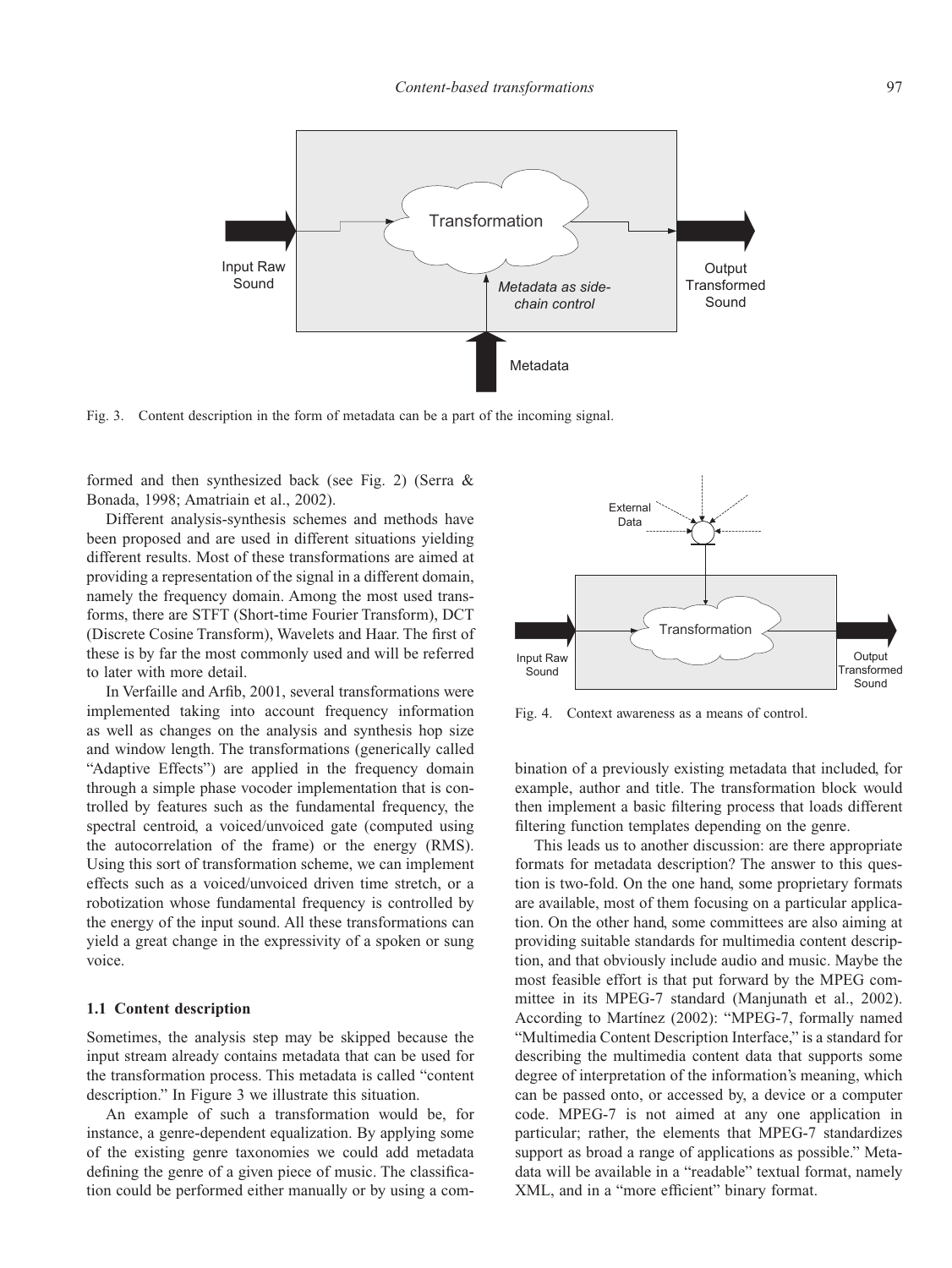

Fig. 5. User inputs to the transformation thread.

Arguably, even another form of content transformation is that based on context awareness (see Fig. 4). By context awareness we mean the ability of a particular system of becoming "aware" of its surrounding world. In that sense, a dynamic processor whose threshold depends on the noiselevel of the room would be an example of such a scheme.

Furthermore, context awareness is very much related to user profiling. A transformation system can respond differently according to the loaded user model. This user model can include information about user preferences as well as contextual information such as whether the user is happy or not (Chai & Vercoe, 2000).

#### **1.2 User interaction**

Even in such a simple example as the one of the automatic gain control, the "user input" must somehow be taken into account (the threshold and the slope must somehow be set). In that sense, the previous scheme must be modified in order to include this new input. A first version of the new scenario feeds this information directly into the analysis process so the user can control the settings of this particular step. The influence of the user's actions is directly on the features extracted from the signal.

Furthermore, the user may be able to directly interact with the output of the analysis process and so change the characteristics of the sound features before using them as a control of the actual transformation. Now, the influence of the user's actions is on the mapping function between the features extracted from the signal and the transformation control parameters. For example, we can take into account N features to control M parameters of the transformation, or more simply (using some sort of linear combination) take into account N features to control a single parameter of the transformation process. This way, the behavior that a given transformation will have on a particular sound is much more predictable and coherent to the characteristics of the sound itself. Yet another example of the interaction of the user in the transformation process is at the previously introduced stage of linear mapping between features and transformation



Fig. 6. High to low-level mapping at a control level.



Fig. 7. High to low-level mapping at the analysis step.

control. Non-linearities, such as smoothing to avoid rapid transitions or truncation of the feature curve in order to select only the part of interest, may be introduced and directly controlled by the user's input.

The user input can also be directly fed to the transformation block in order to change the parameters of the actual transformation process. The influence of the user's action is now on the transformation controls (which will be generally different from those controlled by the extracted features). The following diagram illustrates the different possible userinputs to the transformation thread.

But, as we already mentioned, when we talk about content processing, our focus is somehow shifted towards the final user of the system. The scenarios and examples of user input seen up until now suppose the user is still interacting with the transformation at a low-level. Thus, the user is seen more as an algorithm tweaking signal engineer than as a musician or artist.

But, in most cases, when we talk about content-based transformations, we imply that some sort of mapping between low-level parameters and higher-level ones is being performed. The aim of such a mapping is to group and relate features in such a way that they become meaningful for the targeted user. Still, the level of abstraction of the final controls has a lot to do with the profile of that targeted user. An expert user may require low-level, fine-tuning while a naive user will prefer high-level, easy to grasp parameters.

In the simplest case, the mapping between low and highlevel parameters is done at the control level. The user input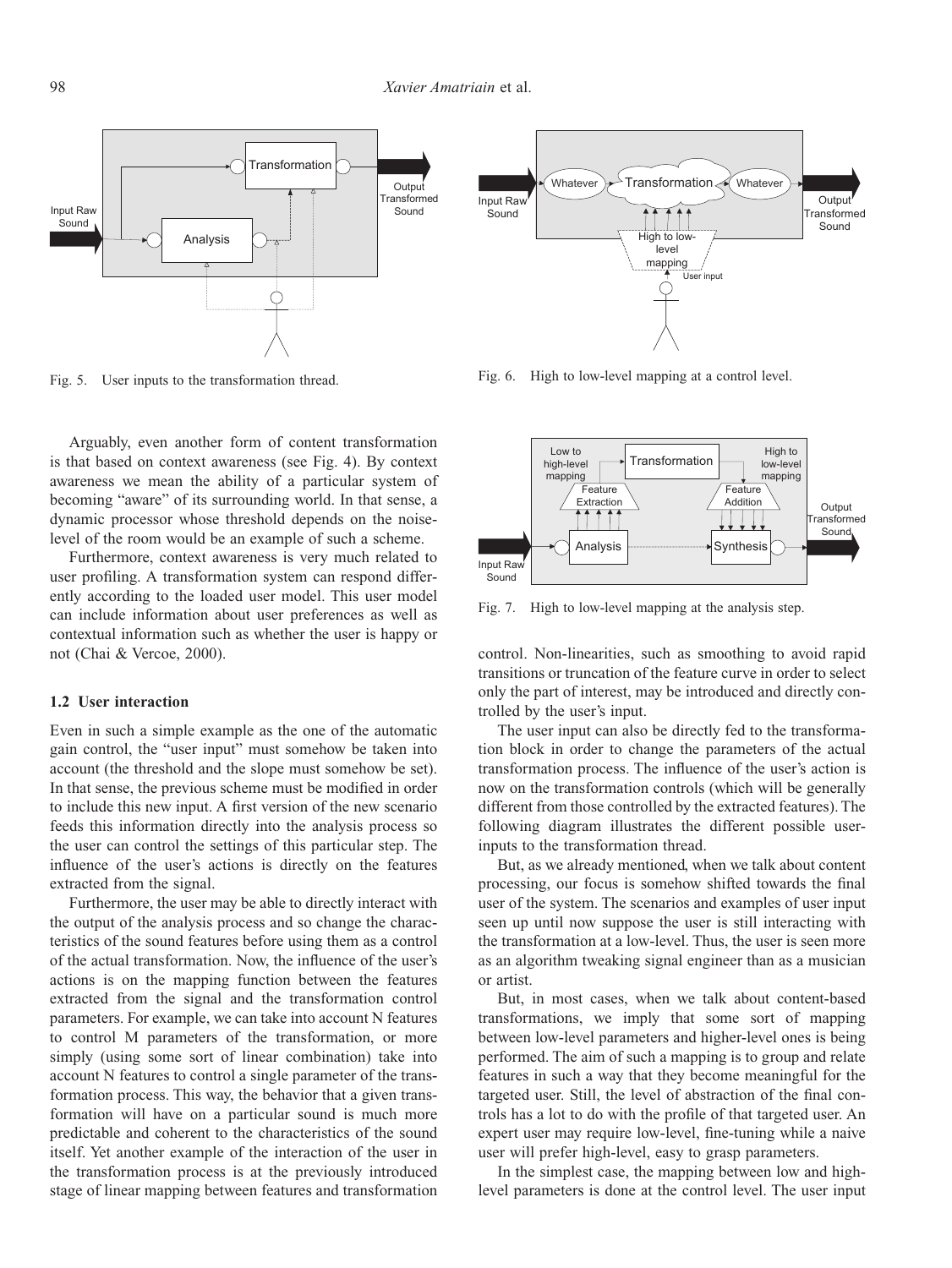is processed and mapped to the low-level parameters affected by that particular control (see Fig. 6).

But this mapping can already be performed at the analysis stage. Thus, these higher-level features are analyzed and extracted from the sound in such a way that the user can interact with them in a meaningful way (see Fig. 7). We will see this process in more detail in the following sections.

It is clear that the choice of a good mapping strategy is absolutely necessary if we aim at providing a user-oriented content transformation. Many studies have focused on mapping human gestures to low-level synthesis parameters (see Butch et al., 1997; Schoner et al., 1998; Todoroff, 2002; Wanderley et al., 2000, for example). Our focus here may seem different (because we are not dealing with physical gestures) but it is not so. The *intention* of a sound designer or musician using a transformation from a high-level approach can in many ways be seen as a musical *gesture*. Indeed, it is also a so-called haptic function, that is a low-frequency (compared to the frequencies in the sound signal itself ) change in the control values.

## **2. Spectral models**

The frequency domain representation of a sound is in many cases closer to our perceptual understanding than its time domain counterpart. Of the four main perceptual features of a sound (pitch, timbre, loudness, and duration), the first two are better interpreted in the frequency domain.

Many interesting content-based transformation frameworks or applications are based on one of the different existing spectral model (see Rodet et al., 1995; Arfib et al., 2002, or any of the applications later explained in this article).

As already mentioned, the most used transform is the STFT, and to be more precise, the set of fast algorithms that implement it and are generically known as FFT. The FFT yields a sampled complex spectrum at its output. The number of complex values corresponds to half the number of samples at its input, spread over half the original sampling rate.

We can already analyze a number of features from this spectrum and implement useful transformations. Examples of transformations that can be to some extent implemented after this step are: time scaling, pitch shifting, cross-synthesis...

But, using the output of the *STFT*, The *Sinusoidal* model represents a step towards a more flexible representations while compromising both sound fidelity and computing time. It is based on modeling the time-varying spectral characteristics of a sound as sums of time-varying sinusoids. The input sound *s*(*t*) is modeled by,

$$
s(t) = \sum_{r=1}^{R} A_r(t) \cos[\theta_r(t)] \tag{1}
$$

where  $A_r(t)$  and  $\theta_r(t)$  are the instantaneous amplitude and phase of the *r th* sinusoid, respectively.

To obtain a sinusoidal representation from a sound, an analysis is performed in order to estimate the instantaneous amplitudes and phases of the sinusoids. This estimation is generally done by first computing the STFT of the sound, then detecting the spectral peaks (and measuring the magnitude, frequency and phase of each one), and finally organizing them as time-varying sinusoidal tracks.

Sinusoidal Modeling is a quite general technique that can be used in a wide range of sounds and offers a gain in flexibility compared with the direct *STFT* implementation (McAulay & Quatieri, 1986).

Furthermore, the *Sinusoidal plus Residual* model can cover a wide "compromise space" and can in fact be seen as the generalization of both the *STFT* and the *Sinusoidal* models. Using this approach, we can decide what part of the spectral information is modeled as *sinusoids* and what is left as *STFT*. With a good analysis, the *Sinusoidal plus Residual* representation is very flexible while maintaining a good sound fidelity and the representation is quite efficient. In this approach, the *Sinusoidal* representation is used to model only the stable partials of a sound. The sum of these sinusoid is the called *Sinudoidal Component*. The *Residual Component*, or its approximation, models what is left, which should ideally be a stochastic component. It is less general than either the *STFT* or the S*inusoidal* representations but it results in an enormous gain in flexibility (Serra, 1989; Serra & Smith, 1990).

The input sound *s*(*t*) is modeled by,

$$
s(t) = \sum_{r=1}^{R} A_r(t) \cos[\theta_r(t)] + e(t)
$$
 (2)

where  $A_r(t)$  and  $\theta_r(t)$  are the instantaneous amplitude and phase of the  $r^{th}$  sinusoid, respectively, and  $e(t)$  is the noise component at time *t* (in seconds).

The sinusoidal plus residual model assumes that the sinusoids are stable partials of the sound with a slowly changing amplitude and frequency. With this restriction, we are able to add major constraints to the detection of sinusoids in the spectrum and omit the detection of the phase of each peak. The instantaneous phase that appears in the equation is taken to be the integral of the instantaneous frequency  $\omega_r(t)$ , and therefore satisfies

$$
\theta_r(t) = \int_0^t \omega_r(\tau) d\tau \tag{3}
$$

where  $\omega_r(\pi)$  is the frequency in radians, and *r* is the sinusoid number. When the sinusoids are used to model only the stable partials of the sound, we refer to this part of the sound as the deterministic component.

Within this model we can either leave the residual signal,  $e(t)$ , to be the difference between the original sound and the sinusoidal component, resulting into an identity system, or we can assume that  $e(t)$  is a stochastic signal. In this case, the residual can be described as filtered white noise,

$$
e(t) = \int_0^t h(t, \tau) u(\tau) d\tau
$$
 (4)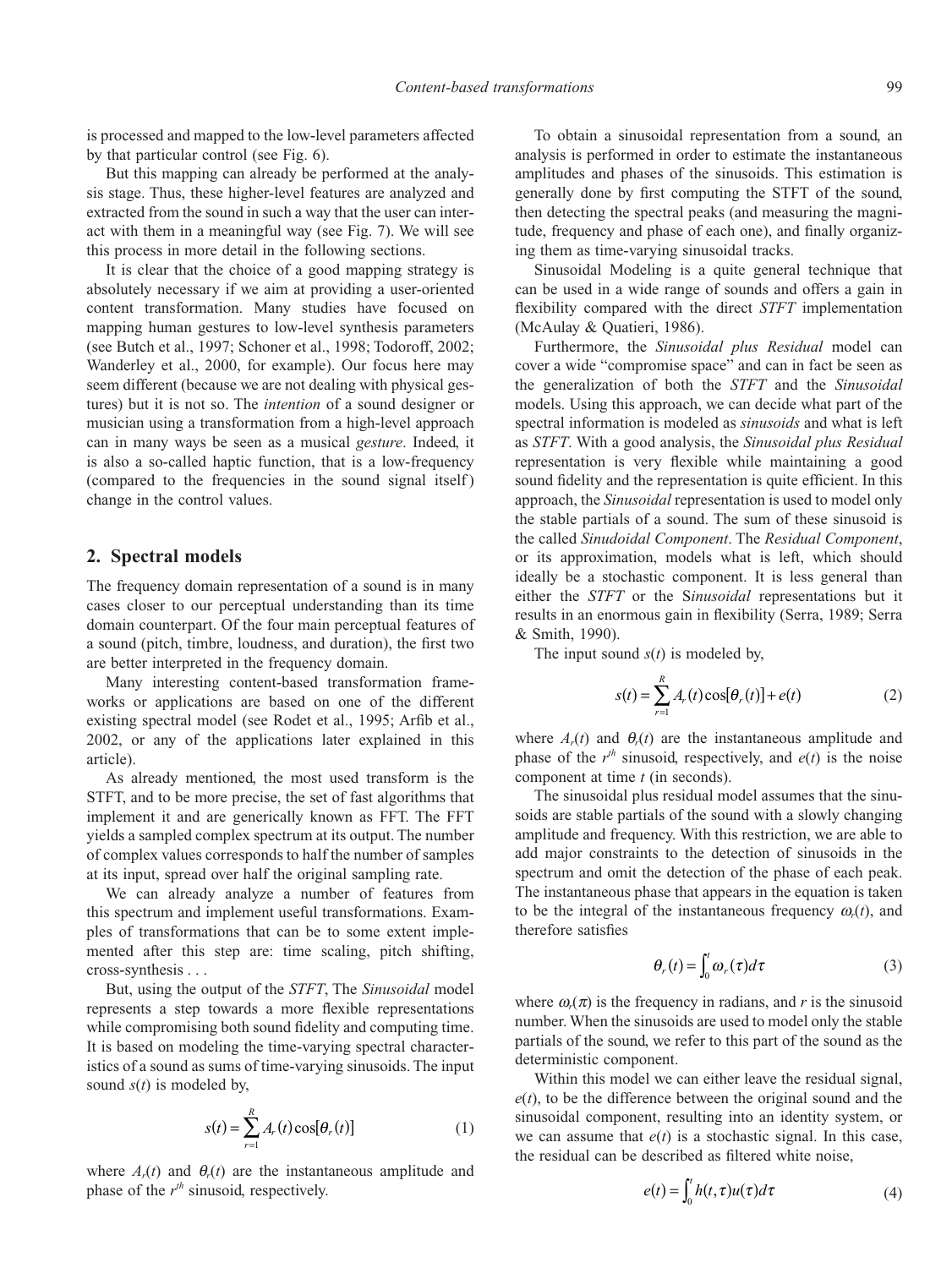

Fig. 8. Block diagram of the Sinusoidal plus residual analysis.

where  $u(t)$  is white noise and  $h(t, \tau)$  is the response of a time varying filter to an impulse at time *t*. That is, the residual is modeled by the time-domain convolution of white noise with a time-varying frequency-shaping filter.

The implementation of the analysis for the Sinusoidal plus Residual Model is more complex than the one for the Sinusoidal Model. Figure 8 shows a simplified blockdiagram of this analysis.

The first few steps are the same than in a sinusoidal-only analysis. The major differences start on the peak continuation process since in order to have a good partial-residual decomposition we have to refine the peak-continuation process in such a way as to be able to identify the stable partials of the sound. Several strategies can be used to accomplish this. The simplest case is when the sound is monophonic and pseudo-harmonic. By using the fundamental frequency information in the peak continuation algorithm, we can easily identify the harmonic partials.

The residual component can be obtained by (a), directly substracting the generated sinusoidal spectrum from the FFT transform of the original signal as depicted in Figure 8 or by (b) first generating the sinusoidal component with additive synthesis, and then subtracting it from the original waveform. This is possible because the phases of the original sound are matched and therefore the shape of the time domain waveform preserved. A spectral analysis of this time domain residual is done by first windowing it, window which is independent of the one used to find sinusoids, and thus we are free to choose a different time-frequency compromise. An amplitude correction step can improve the time smearing produced in the sinusoidal subtraction. Then the FFT is computed and a fitting curve is applied to the magnitude spectrum to approximate the resulting spectrum. The spectral phases might be discarded when the residual is a stochastic signal.

## **3. Feature extraction**

The accomplishment of a meaningful parameterization for content-based sound transformation applications is a difficult task. We want a parameterization offering an intuitive control over the sound transformation process. Our particular model should grant access to most of the perceptual and contextual attributes of a sound.

The extraction of such attributes should be performed in such a way that, based on our model, we should be able to implement transformations that modify only one of those features without affecting the rest. The key point is thus to extract features that are as much as possible decorrelated from the others so as to allow their transformation without affecting other perceptually meaningful features of the sound. Most of the features that we can obtain from a sound are information attributes that describe its characteristics and have only found applications in the analysis and classification of sounds. They are still of little relevance for designing transformations although some of them have already found use as perceptual-based controls for other transformation blocks. In section 5.7, for example, we introduce a Gender Change. It might be of interest for some applications to have a *gender* control in a vocal multi-effects unit to set the degree of masculinity or femininity of a given voice.

To that aim, one can distinguish at least three levels of abstraction (extraction) from the signal: at any point of the signal, in small arbitrary regions (i.e., frames) and in longer pre-segmented regions.

#### **3.1 Instantaneous descriptors**

The set of features that can be extracted at any point in the signal are called *instantaneous* descriptors. In the case of a time domain representation, most of the useful instantaneous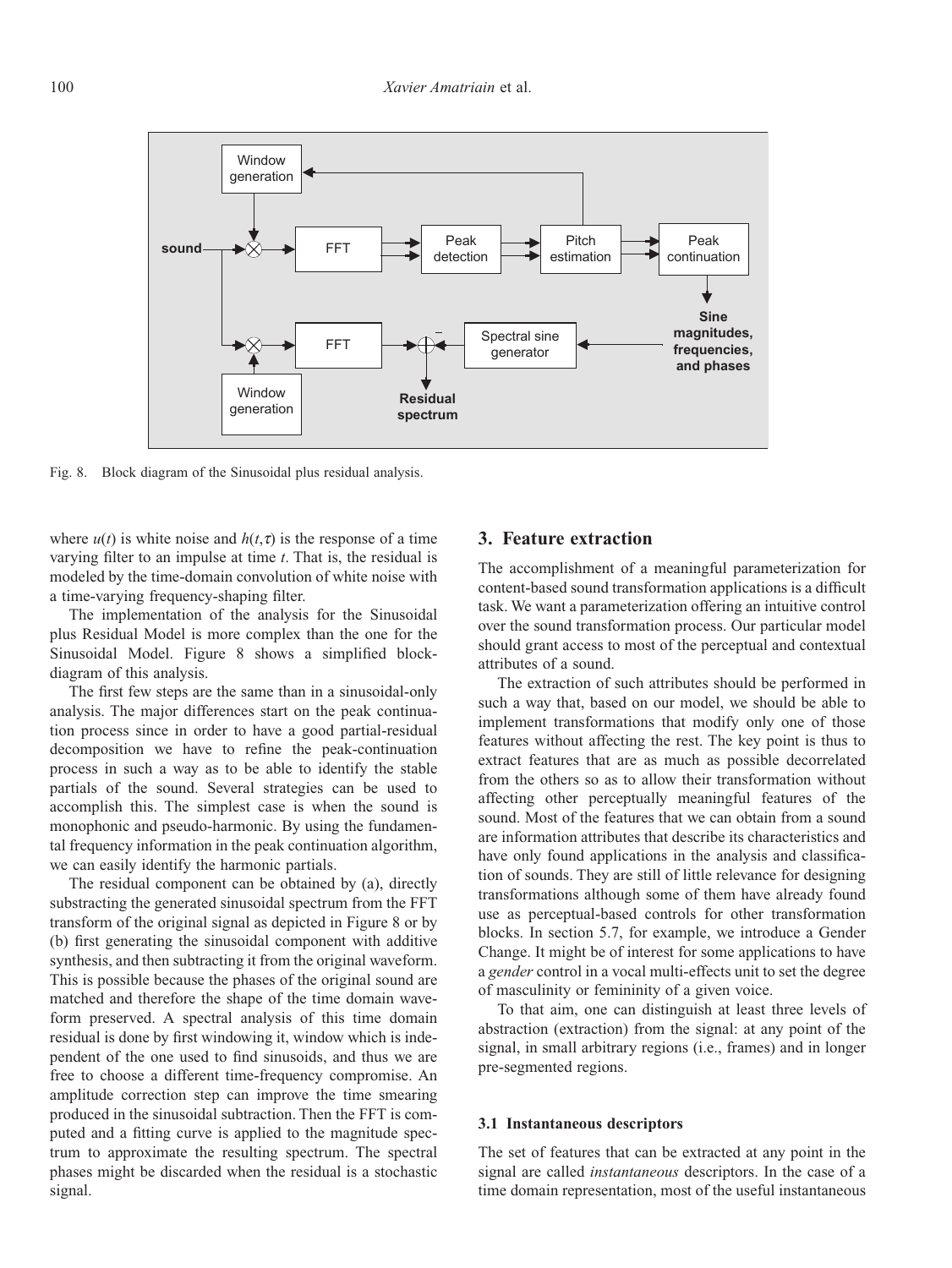values that can be computed are related to the amplitude or energy of the signal.

If we are dealing with a frequency-domain representation many spectrally-related instantaneous features, such as the spectral centroid or the spectral tilt, can be computed on a given point. Note that, as explained latter, a given spectrum does not have an associated time duration, just a time associated with the middle of the analysis frame. In any case, and to be more precise, one should consider these descriptors as "nearly instantaneous" as they are not associated to a point in time of the signal but rather to a small region or frame.

## **3.2 Segmentation**

An important step towards a musically useful parameterization is the segmentation of a sound into regions that are homogeneous in terms of a set of sound attributes. The goal is to identify regions that, using the signal properties, can then be classified in terms of their content. This way we can identify and extract region attributes that will give higherlevel control over the sound.

A useful segmentation process applied to a monophonic source divides a melody into notes and silences and then each note into an attack, a steady state and a release regions. Attack and release regions are identified by the way the instantaneous attributes change in time and the steady state regions are detected by the stability of these same attributes. Global attributes that can characterize attacks and releases refer to the average variation of each of the instantaneous attributes, such as average fundamental frequency variation, average amplitude variation, or average spectral shape change. In the steady state regions, it is meaningful to extract the average of each of the instantaneous attributes and measure other global attributes such as time-varying rate and depth of vibrato.

Sound segmentation has proven important in automatic speech recognition and music transcription systems. For our purposes it is also very valuable as a way to apply region dependent transformations. For example, the time stretching algorithm introduced in section 5.3 detects regions with transients in order to preserve their perceptual singularity.

The techniques originally developed for speech (Vidal & Marzal, 1990), based on Pattern-Recognition, Knowledge-Based or Neural Network methodologies, start to be used in music segmentation applications (Rossignol et al., 1999). Most of the approaches apply classification methods that start from sound features, such as the ones described in this paper, and are able to group sequences of frames into predefined categories. No reliable and general-purpose technique has been found. Our experience is that we need to narrow down the problem to a specific type of musical signal or to include a user intervention stage to guide the segmentation process.

## **3.3 Region attributes**

Once a given sound has been segmented into regions we can study and extract the attributes that describe each one. Most of the interesting attributes are simply the mean and variance of each of the frame attributes for the whole region. For example, we can compute the mean and variance for the amplitude of sinusoidal and residual components, the fundamental frequency, the spectral shape of sinusoidal and residual components, or the spectral tilt.

Region attributes can be extracted from the frame attributes in the same way that the frame attributes are extracted from the frame data. The result of the extraction of the frame and region attributes is a hierarchical multi-level data structure where each level represents a different sound abstraction. From several sound representations it is possible to extract the type of attributes mentioned above. The critical issue is how to extract them in order to minimize interferences, thus obtaining, as much as possible, meaningful highlevel attributes free of correlations.

The sound transformation approaches exemplified in this article are based on a spectral-based analysis/synthesis framework. For the feature extraction part, we first identify instantaneous attributes and their derivatives in the frequency domain, then we segment the sound, and finally we can extract region attributes.

## **3.4 Extracting attributes from the Sinusoidal plus Residual model**

As already mentioned, it is common practice to extract many of the features of an audio signal from a frequency domain analysis. We will now concentrate on the extraction of attributes from the Sinusoidal plus Residual model described in section 2.

Some of the basic instantaneous attributes of the Sinusoidal plus Residual model at the frame level are: amplitude power of sinusoidal and residual components, total amplitude power, fundamental frequency, spectral shape of sinusoidal and residual components, harmonicity and spectral centroid. These attributes are obtained at each frame using the information that results from the basic Sinusoidal plus Residual analysis and not taking into account the data from previous or future frames.

The power of the sinusoidal component is the sum of the power of all harmonics of the current frame expressed in dB,

$$
PS_{total} = 10 \log_{10} \left( \sum_{i=1}^{I} a_i^2 \right)
$$
 (5)

where *ai* is the linear amplitude of the *i*th harmonic and *I* is the total number of harmonics found in the current frame.

The power of the residual component is the sum of the absolute values of the residual of the current frame expressed in dB. This amplitude can also be computed by adding the frequency samples of the corresponding power spectrum,

$$
PR_{total} = 10 \log_{10} \left( \sum_{n=0}^{M-1} |x^2_R(n)| \right)
$$
  
=  $10 \log_{10} \left( \sum_{k=0}^{N-1} |X^2_R(k)| \right)$  (6)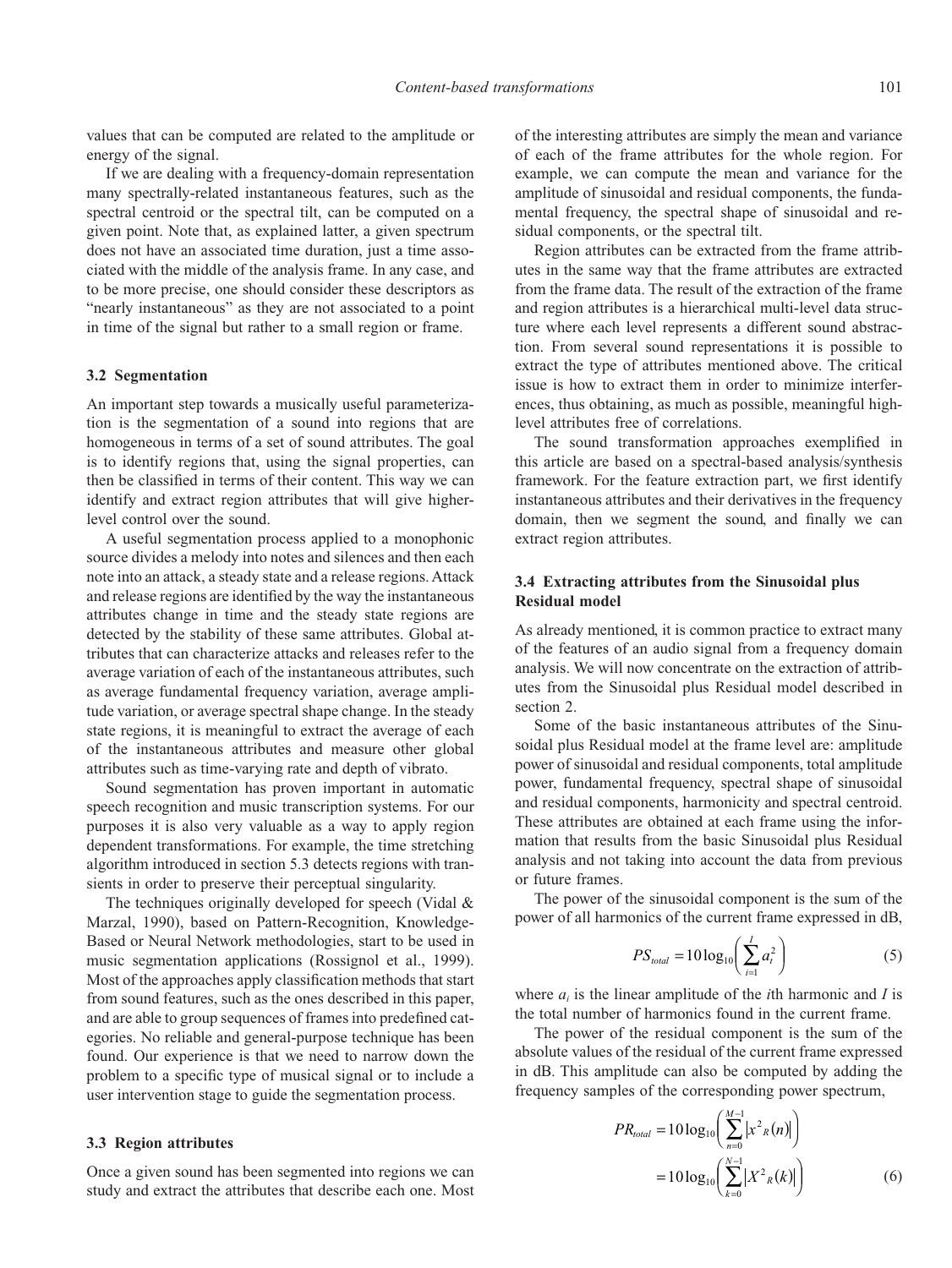where  $x_R(n)$  is the residual sound, *M* is the size of the frame,  $X<sub>p</sub>(k)$  is the spectrum of the residual sound, *N* is the size of the magnitude spectrum and *k* is the spectral bin index.

The total power of the sound at the current frame is the sum of its absolute values expressed in dB. It can also be computed by summing the power of the sinusoidal and residual components,

$$
P_{total} = 10 \log_{10} \left( \sum_{n=0}^{M-1} |x^2(n)| \right)
$$
  
=  $10 \log_{10} \left( \sum_{k=0}^{N-1} |X^2(k)| \right)$   
=  $10 \log_{10} \left( \sum_{i=1}^{I} a^2_i + \sum_{k=0}^{N-1} |X^2_R(k)| \right)$  (7)

where  $x(n)$  is the original sound and  $X(k)$  is its spectrum.

The fundamental frequency is the frequency that best explains the harmonics of the current frame. Many different algorithms can be used to compute the fundamental (see Gómez et al., 2002 in this same issue) but a reasonable approximation can be the weighted average of all the normalized harmonic frequencies,

$$
F_0 = \sum_{i=1}^{I} \frac{f_i}{i} \times \frac{a_i}{\sum_{i=1}^{I} a_i}
$$
 (8)

where *fi* is the frequency of the *i*th harmonic peak output from the proposed spectral analysis (see Fig. 8).

The spectral shape of the sinusoidal component is the envelope described by the amplitudes and frequencies of the harmonics, or its approximation,

$$
Sshape = \{(f_1, a_1)(f_2, a_2) \dots (f_I, a_I)\}\tag{9}
$$

The spectral shape of the residual component is an approximation of the magnitude spectrum of the residual sound at the current frame. A simple function is computed as the line segment approximation of the spectrum,

Rshape = {
$$
e_1, e_2, ..., e_q, ..., e_{N/M}
$$
} =  
\n
$$
\max_{k} [|X_R(qM+k)|]
$$
\n(10)

where  $k = -M/2, -M/2+1, \ldots, M/2-1$ , and *M* is the number of frequency samples used for each calculation of a local maximum. Other spectral approximation techniques can be considered depending on the type of residual and the application.

The computation of many attributes depends on whether the given sound is harmonic or not. Thus, an analysis of the harmonicity of the sound must be performed. A possible way of computing this coefficient is given by:

$$
Harm = \sum_{i=1}^{I} |f_i - (F_0 \times i)| \frac{a_i}{\sum_{i=1}^{I} a_i}
$$
 (11)

where  $A(fr, h)$  denotes the amplitude of the  $h<sup>th</sup>$  harmonic in the spectrum computed at frame *fr*. Note that in the previous formula, a value close to 0 will mean that the sound is harmonic (value of 0 will only be possible in synthetic sounds).

Once the analyzed sound has been categorized either as harmonic or inharmonic, different formulas can be used to compute a given descriptor. In the case of the spectral centroid (Petters et al., 1999), for instance, for harmonic sounds the computation is given by:

$$
Hcentroid = \frac{\sum_{i=1}^{I} f_i \times a_i}{\sum_{i=1}^{I} a_i}
$$
 (12)

whereas for inharmonic sounds the centroid is computed using the whole spectrum

$$
Icentroid = \frac{\sum_{k=0}^{N-1} f_k \times a_k}{\sum_{k=0}^{N-1} a_k}
$$
 (13)

where  $f_k = \frac{k}{2N} \times SR$ , *k* is the spectral bin index, *N* is the size of the spectrun and *SR* is the sampling rate. (The centroid,

which is here computed using the amplitude of the spectral bins or harmonics, can also be computed using energy instead.)

Other features that can be extracted from the Sinusoidal plus Residual model and that have found applications in some fields are: the number of sinusoids, energy of any of the components, spectral tilt, noisiness, odd/even partial ratio, attack harmonic coherence, derivative or relative derivative of any instantaneous attribute, spectral flux, attack, and release times.

The frame-to-frame variation of each attribute is a useful measure of its time evolution, thus an indication of changes in the sound. It is computed in the same way for each attribute,

$$
\Delta = \frac{Val(l) - Val(l-1)}{H/SR} \tag{14}
$$

where *Val*(*l*) is the attribute value for the current frame,  $Val(l - 1)$  is the attribute value for the previous one and *H* is the sample distance from one frame to the next (hop-size) and *SR* the sampling rate.

Some implementations of frame to frame variation attributes though, use special computations that slightly differ from the general formula. In Petters et al. (1999), for example, the frame-to-frame variation of the spectral shape for harmonic sounds is computed using the following formula:

$$
Hsv(fr) = \frac{\sum_{h=1}^{I} A(fr-1,h) * A(fr,h)}{\sqrt{\sum_{h} A^2(fr-1,h)} \sqrt{\sum_{h} A^2(fr,h)}}
$$
(15)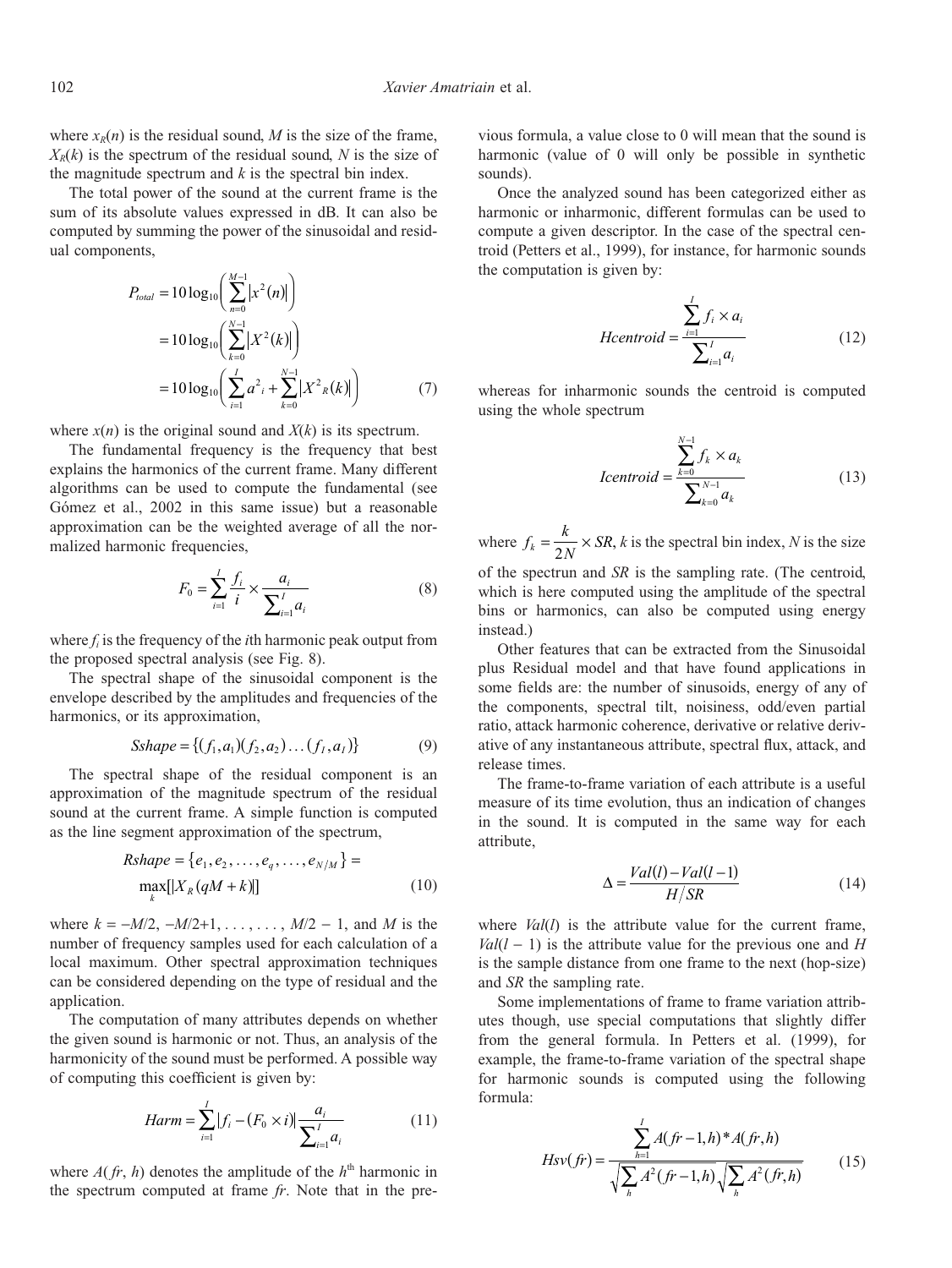## **4. Perceptually adapted features**

Up until this point, we have extracted and computed features that are directly related to the signal-domain characteristics of the sound and, although they may have a perceptual meaning, they are not taking into account the importance of the listener's perceptual filter.

In that sense, for example, it is well known that the amplitude of the sound is not directly related to the sensation of loudness produced on the listener, not even in a logarithmic scale (see Moore et al., 1997). Fletcher and Munson (1933) established a set of equal-loudness curves called isophones. The main characteristic of these curves is that the relation between a logarithmic physical measure and its psychoacoustical counterpart is a frequency dependant function. Although this curves have proven only valid for the stable part of pure sinus (more than 500 ms), they have been used as a quite robust approximation for measuring loudness of complex mixtures (Pfeiffer, 1999).

The physical measure related to the psychoacoustical sensation called loudness is the sound pressure level (SPL), measured as:

$$
L = 20\log_{10}\frac{p}{p_0}[d \tag{16}
$$

where  $p_0$  is the sound pressure level at the threshold of audition.

The problem of automatically relating this feature to subjective loudness has been addressed in several ways. See Pfeiffer (1999) for examples.

Also, and in a different sense, the spectrum of a signal, as the one computed by the STFT, could be perceptually adapted by taking into account the logarithmic frequency response of the human ear. That would lead us to the use of some sort of constant-Q transform scheme such as the Wavelet transform. Wavelets use different window sizes depending on the frequency range being analyzed. Thus, the spectral resolution is also frequency dependent, resembling the response of the human ear (Brown, 1991).

Although this perceptual adaption is theoretically interesting, it has found little application so far. The computation cost and complexity of perceptual features does seldom pay for the increase of naturalness that can be gained in the transformation. A good mapping scheme is usually enough. Nevertheless, not many conclusions have been put forward on this area of perceptual adapted sound transformations and it is, surely, a field to invest efforts in the near future.

## **5. Main axes in a sound transformation**

The main perceptual axes in a sound are (arguably): timbre, pitch, loudness, duration, position and quality. Ideally, we are looking for transformations that can change the sound in one of its dimensions without affecting any other.

In the following sections we will briefly give some examples of transformation engines that have been developed with that idea in mind. Regarding pitch, we will present ways of transposing a sound without affecting its timbre. We will then outline the basic characteristics of the perceived loudness and some automatic systems that simulate its computation. Then, we will talk about time-scaling, which is, changing the duration of a sound without affecting its pitch or its timbre. We will also mention the main characteristics of Spatialization, which is the recreation of the sensation of space and location by artificial means. Another important axis is "sound quality." Different parameters are involved in this axis but maybe the clearest one is the signal to noise ratio, for that reason when talking about modifying the subjective quality of a given source, we will be talking about denoising algorithms. Finally, in the case of timbre, we will introduce the concept of timbre space and give some examples of sound morphing engines.

We will finish this section by giving some examples of how primitive transformations in any of these axes can be combined in order to create even more musically meaningful effects.

## **5.1 Pitch**

Pitch shifting is an effect that aims at transposing the original pitch of a sound without affecting other perceptual features, namely its timbre and its duration. But, the first difficulty that we encounter is to define precisely what we mean by pitch.

Pitch can be defined as the frequency of the sinusoid that can be consistently matched by listeners to the sound being analyzed (Hartman, 1996). But although the term *pitch* should be reserved when talking about perceptual issues, in many practical applications the signal-domain concept of *fundamental frequency* has a very similar meaning. For this reason, and only in the context of this article, we do not make much distinction between the two terms. In fact, most pitch shifting systems are actually shifting the fundamental frequency and the harmonics of a sound.

The basic approach to implement a pitch-shifting algorithm is to transpose the spectrum of a sound without affecting its spectral shape (feature directly related to the timbre of a sound). A quite intuitive way to accomplishing this is by using the sinusoidal plus residual model. Once we have separated both components of the sound, we extract the spectral shape of the sinusoidal one, we multiply the frequency of every partial by a given factor, and we apply again the original spectral shape. A similar procedure may (or may not) be applied to the residual. (Of course, if the residual component does not need to be treated separately, other analysissynthesis techniques, such as PSOLA or Phase Vocoder, may be used).

## **5.2 Loudness**

As already mentioned in section 4, extracting this perceptual descriptor using an automatic extraction process is already a difficult task.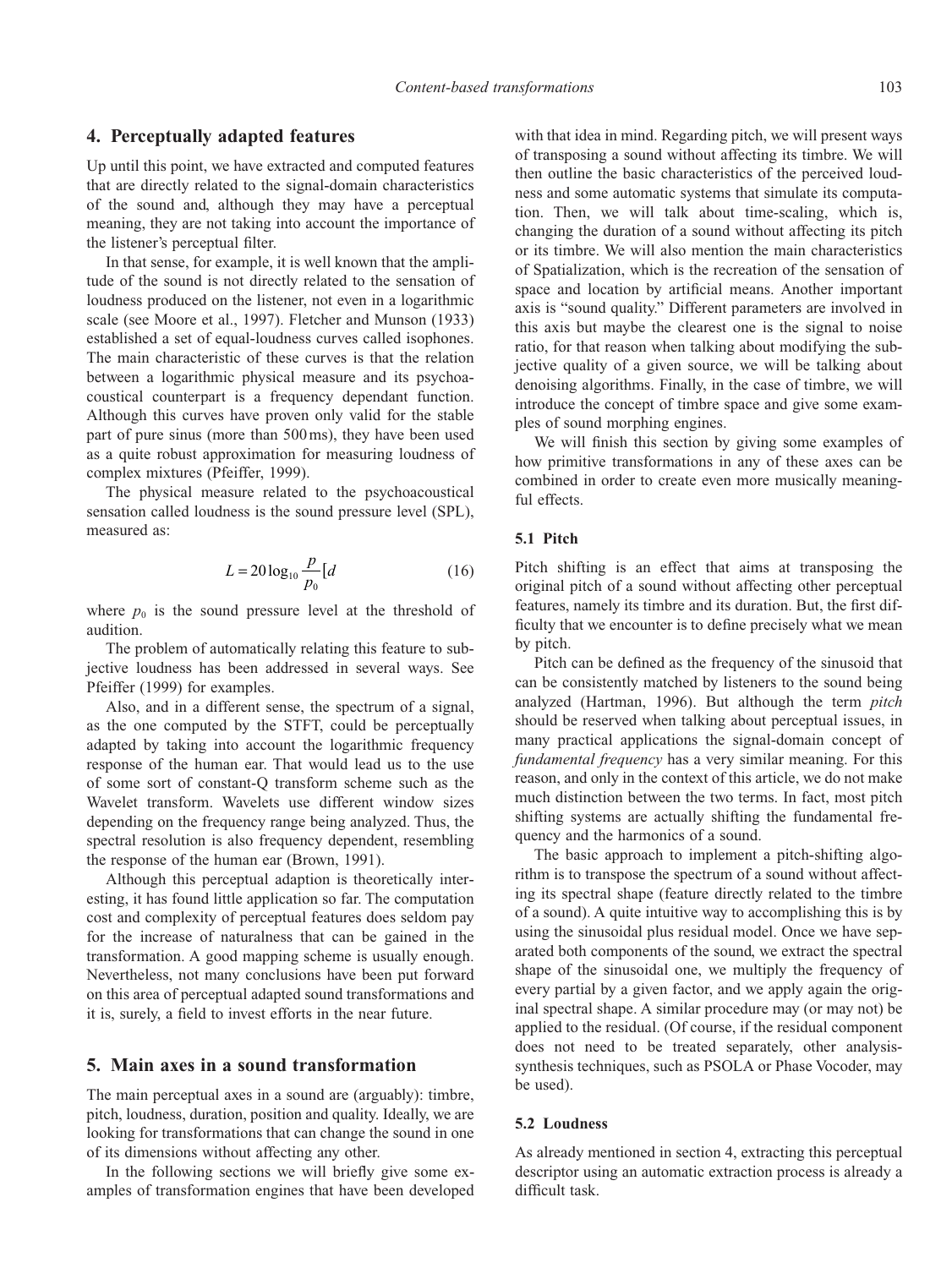A further problem we can encounter is the gain introduced by the recording chain. Thus, when we analyze a sound file stored in our hard disk, we have no way of effectively measuring the loudness of the original sound, unless we have access to the settings of all the devices used in the original recording (microphone, preamplifier, mixer, computer soundcard, . . .).

We can overcome this problem by facing the fact that any possible transformation applied in the digital domain will be dealing with relative and non-absolute loudness values. In any case, the implementation of a loudness scaling effect should be based on a logarithmic scale.

But loudness is also used in a musical sense in order to represent the sound level of an acoustical instrument. The mechanisms that relate the actions of a player with the sound level produced by a given instruments are usually so complex that seldom this feature can be decorrelated from others such as timbre. Thus, the difference in sound between playing a soft and a loud note in an instrument is not only its sound level.

In the case of a piano, for example, in Solà (1997) a transformation was implemented in order to obtain all possible musical loudness (dynamics of a note) out of a single previously analyzed note. It was concluded, that the most feasible implementation was based on taking the highest possible dynamic as a starting point. Then, it is "just" a matter of subtracting the spectral information that is not needed to obtain the notes that have lower dynamic values.

For the case of the piano it was concluded that three different aspects of the spectral representation of the original sound needed to be controlled in order to apply that transformation in an effective and natural way. These are: the overall amplitude, the amplitude of the residual component (percussiveness of the attack) and the spectral shape of the sinusoidal sound (brightness).

## **5.3 Duration**

Time-scaling an audio signal means changing the length of the sound without affecting other perceptual features, such as pitch or timbre. Many different techniques, both in time and frequency domain, have been proposed to implement this effect. Some frequency domain techniques yield high-quality results and can work with large scaling factors. However, they are bound to present some artifacts, like phasiness, loss of attack sharpness and loss of stereo image. In this section we will present a frequency domain technique for near lossless time-scale modification of a general musical stereo mix (Bonada, 2000).

The general block diagram of the system is represented in Figure 9. It is important to remark that the frame rate used in both the analysis and synthesis modules is the same, as opposed to the most broadly used time-scale techniques in which a change of frame rate in synthesis is used in order to achieve the effect. Therefore, in some cases an analysis frame is used twice (or more) while on other cases some frames



Fig. 9. General diagram of the time stretching system.



Fig. 10. The time-scale module.

are never used. This technique will not add any artifacts, provided the frame size we use is small enough and the sound does not present abrupt changes in that particular region.

In Figure 10, a more detailed block diagram of the timescale module is shown. The analysis frames  $(AF_n)$ , containing the spectrum amplitude and phase envelopes, are fed to the time-scaling module. This module performs a peak detection and a peak continuation algorithm on the current and previous  $(Z^{-1})$  amplitude envelopes. These peaks are used as inputs to the spectrum phase generation module. Note that the time-scale module only changes the phase, leaving the spectral amplitude envelope as it is.

The usage of the same frame rate in analysis and synthesis allows us to suppose that the phase variation of each peak between two consecutives synthesis frames is the same as in the analysis frames.

The phase vocoder approach for time scaling results into very well-known artifacts. In this section we will describe each of these problems and the solution that the implementation we are proposing can provide.

In the phase vocoder implementation, the phase of each bin advances at different speed. This introduces a loss of peak's phase coherence that is known as *phasiness*. To avoid this problem we can apply the original relative behavior of the phase around the peak. Following Laroche and Dolson (1997) each peak location subdivides the spectrum into a different region, with a phase related to that of the peak. The phase around each peak is obtained by applying the delta phase function of the original spectrum phase envelope (see Fig. 11).

Another typical artifact of the phase vocoder approach is the smoothing of the attack transients. A possible solution is to modify the sinusoidal plus residual model in order to have a specific model for the transients (Verma & Meng, 1998).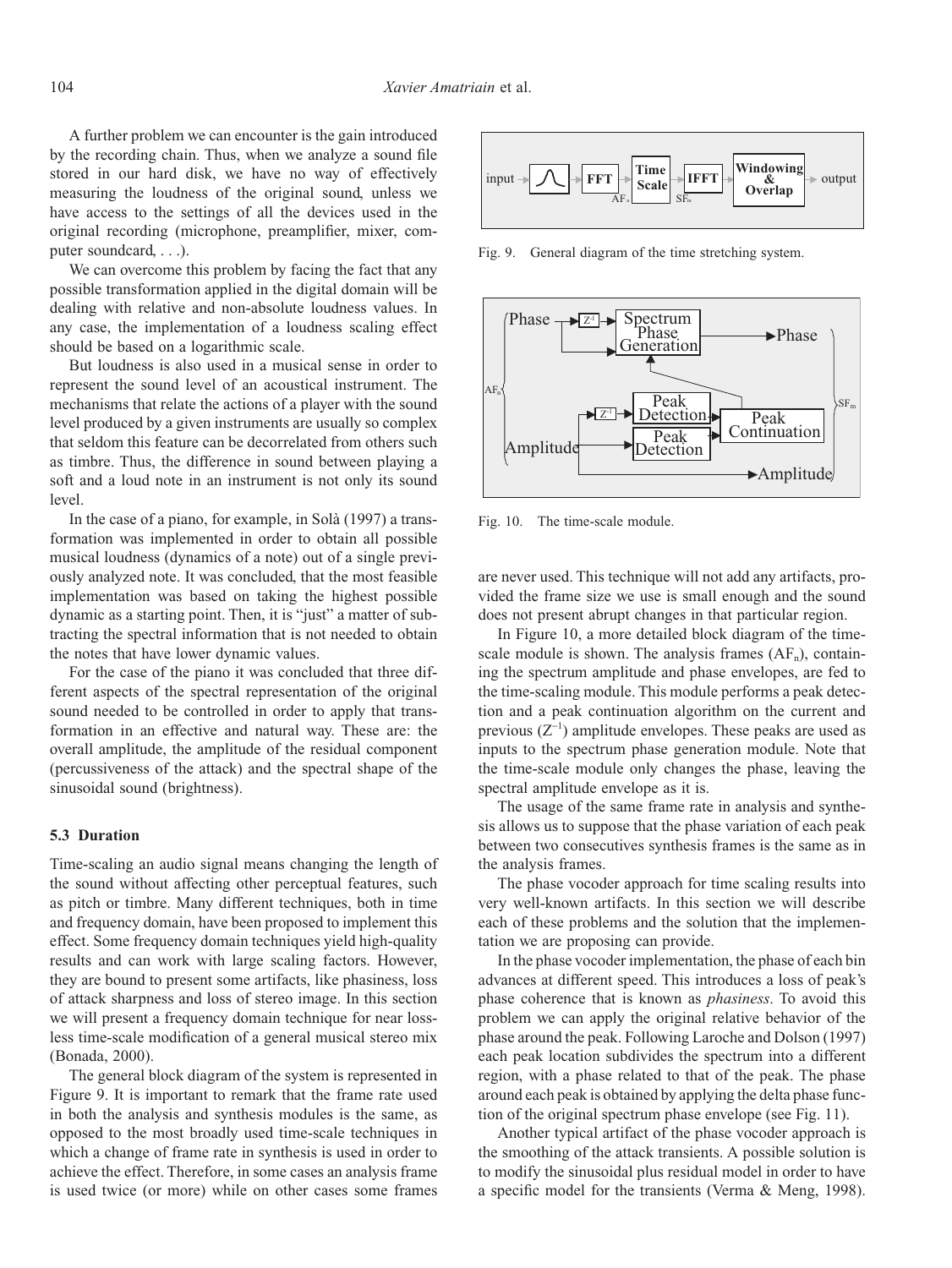

Fig. 11. Original delta phase function around each peak.



Fig. 12. Adaptive frequency cut.

Another possible approach is to not time-scale the input signal on this kind of regions so that the original duration is respected. Consequently, and in order to preserve the overall scaling factor, a greater amount of scaling should be applied to surrounding regions.

In order to apply the previous technique, it is necessary to detect attack transients of the sound in an unsupervised manner. The computation of relative changes of energy along several frequency bands can be used for that purpose. A low frequency band could, for example, detect sharp bass notes, while a high frequency band could be set to detect hits of a crash cymbal.

A basic property of the STFT implies that it is desirable to have long windows in order to achieve a high frequency resolution, but conversely it is also desirable to have short windows so to achieve a better temporal resolution. The solution proposed is to use parallel windowing, that is, several analysis channels. Obviously, the window should be longer for low frequencies than for high frequencies. The peak detection process is applied to each of the channels while the peak continuation takes care of the desired channel frequency cuts, so it can connect peaks of different channels. Then the time-scale module fills the spectrum of all the channels and applies a set of parallel filters  $H_n(f)$  that must add up to a constant (*all pass filter*).

If the cutoff frequency of a channel was close to a spectral peak, this peak would be split into two different channels and we would be introducing artifacts. For this reason, we need to provide our system with time-varying frequency cuts. Each frequency cut is set to the middle point between the two closest to the original frequency cut (see Fig. 12).

In the case of stereo signals, if we process each of the two channels independently, most of the stereo image is bound to be lost. This artifact is mainly due to the fact that the time-scale process changes the phase relation between the two channels. Therefore, if we want to keep the stereo image, it is necessary to preserve the phase and amplitude relation between left and right channels. In the system presented, the amplitude relation is already preserved because the spectrum amplitude is kept unchanged. On the other hand, the phase relation is forced to be the desired one, bin by bin.

The system here presented can deal with time varying scaling factors with no loss of quality tradeoff. The only significant change is that the time increments of the synthesis frames expressed in the input signal are not constant. The application of time-varying tempo variations opens up many new and interesting perspectives. The system could be easily adapted and used for alignment and synchronization of two sound sources. It could be also used to control the tempo of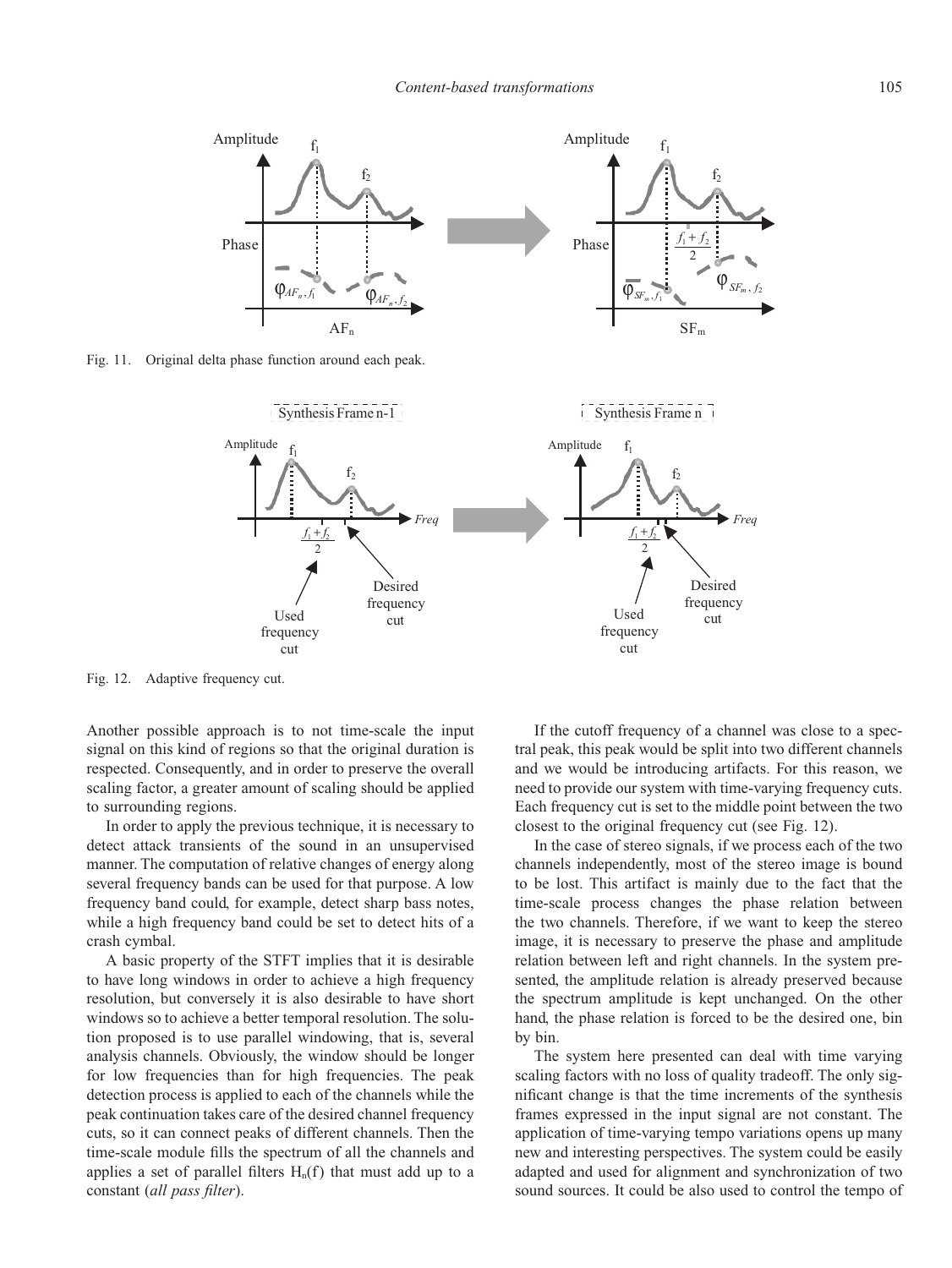

Fig. 13. Basic signal denoising scheme.

a piece of music, like a conductor does, and by using a score following system and audio accompaniment could be synchronized in real-time with a live performance.

## **5.4 Space**

Spatial location is often referred to as another basic dimension in audio processing. It is far beyond the scope of this paper to go into the details of the many techniques that have been developed for sound spatialization. See Rocchesso (2002) for an introduction to spatial effects with practical applications.

It is interesting to note, though, that some of the currently used techniques for spatialization rely on the content of the audiovisual material in order to process the audio signal and decide to what channel the signal has to be sent to. In this sense, it is interesting to mention MPEG-4's AudioBIFS (Binary Format for Scenes) that takes this idea a step beyond, defining "virtual scenes" made up of sound objects that organized through scene graphs where the nodes represent the actual content (Scheirer et al., 1998).

#### **5.5 Quality**

Since the very beginning of information technology, the most obvious transformation that was pursued when processing a sound was to reduce the noise that somehow had been added to the original source. The problem, though, is that when the sound is processed no information is available about the source and only some hypothesis can be made about the noise signal. Thus, the feasible goal in this type of situation is to increase the signal-to-noise ratio (SNR) since the complete elimination of the noise is a rather impossible objective in most cases.

For that reason, most of the traditional systems are based on filtering schemes or statistical processing algorithms that aim at modeling the noise and the signal source.

Although a filter might be implemented in the time domain by convolving the impulse response of the filter with the signal most of the denoising systems are implemented in a frequency domain where the filter is implemented by multiplying the frequency response of the filter with the transform of the signal. More recently, wavelets and the Karhunen-Loeve (Mittal et al., 2000) transform have been used for optimizing denoising algorithms.

As far as we are aware, the only "content-dependant" denoising algorithms that have been implemented are those used in speech transmission systems. These algorithms can take advantage of the content in the sense that they use models to identify the spoken signal so to get rid of the noisy component.

Even so, more sophisticated techniques that include machine learning techniques have already been used. In Di Giura et al. (1997), for example, a denoising technique based on fuzzy rules was implemented.

## **5.6 Timbre**

Maybe the most obvious dimension we think when dealing with content transformation is the timbre of a given sound. Timbre is defined as all those characteristics that distinguish two sounds of the same pitch, duration and loudness. As a matter of fact, the psychoacoustical sensation timbre depends on many characteristics of the signal such as its instantaneous spectral shape and its evolution, the relation of its harmonics or some other features related to the attack, release and temporal structure.

On the other hand, timbre is hardly decorrelated from other features in music. For example, when an instrument plays two notes at different loudness or pitches, the timbre is very much likely to vary accordingly.

Ideally, we would like to have some sort of representation of timbre that allowed transforming continuously from one timbre to a different one. For example, we would like to gradually transform the sound of a trumpet into that of a violin. And even more, we would like to be able to define spaces where a given point has intermediate features corresponding to each of the axis.

This leads us to the idea of *Timbre Space*. This control structure has been used in many different ways taking a variety of forms and even of labels but it is commonly acknowledged that it was first named in Wessel (1979).

In Amatriain et al. (1998), we implemented a timbre space control structure. The axes of the space were user-defined, so each of the dimensions corresponded to a feature the instrument designer decided could be perceptually important. The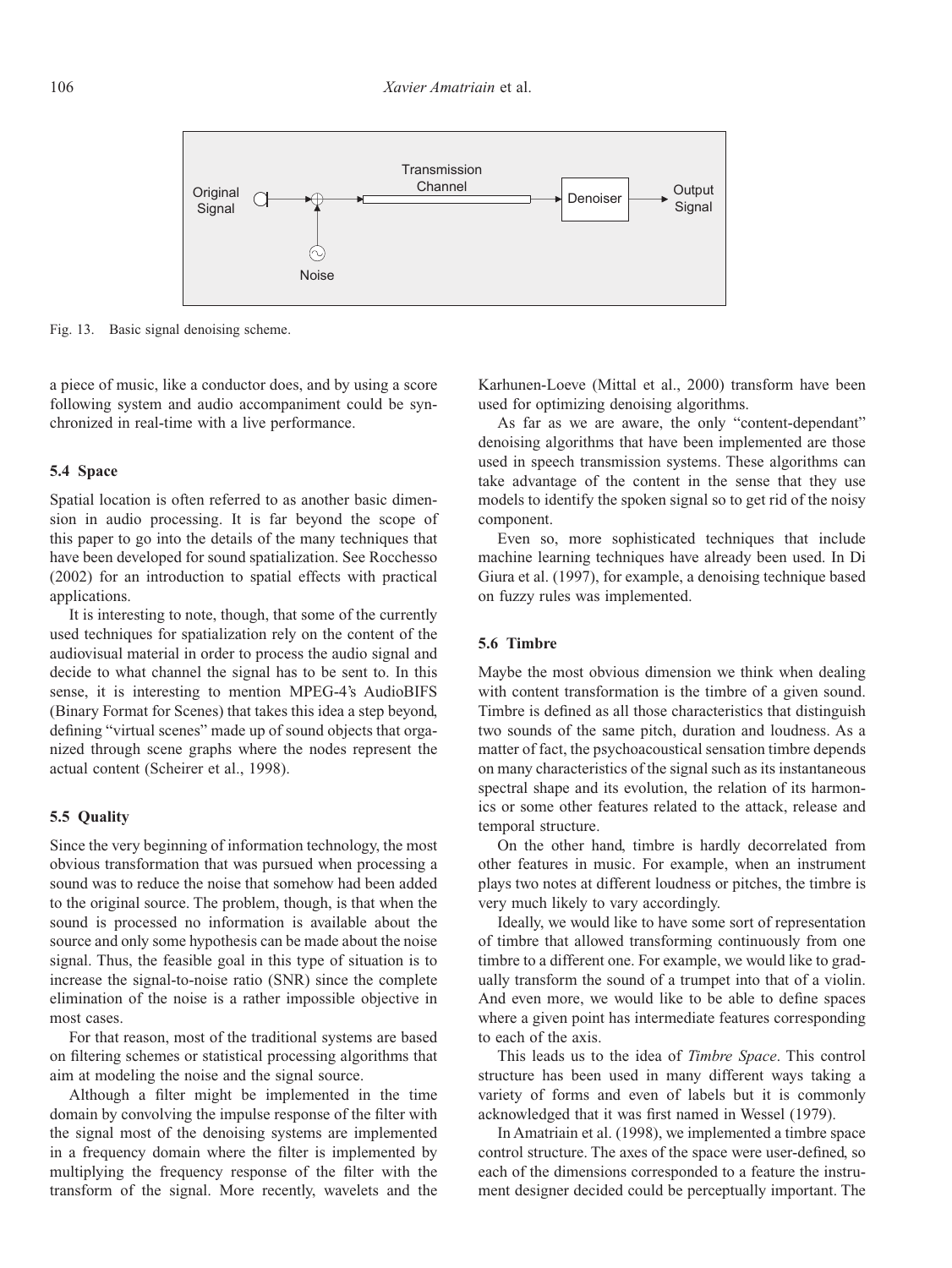

Fig. 14. Two-dimensional timbre space.

outputs of an SMS (Spectral Modeling Synthesis) (Serra, 1998) analysis were then positioned in the desired spatial coordinates. Intermediate values were obtained by interpolating values of spectral features. As shown in the next figure, a timbre space is a control structure that can be also used to control features of the sound that are not essentially timbral but that influence it, such as pitch or loudness. In the particular example illustrated, a note with intermediate loudness and pitch (C4, mf) is obtained by interpolating spectral data from previously analyzed notes. (From Amatriain et al., 1998).

An example of a perceptual derived timbre space can be found in the Timbre Descriptor included in the MPEG-7 standard (Petters et al., 1999). In that case, the issue was not to find the most interesting dimensions for transforming the timbre of a given instrument but rather to use those dimensions in a search and retrieval scenario. Two different spaces were derived from psychoacoustical experiments (Krumhals, 1989; McAdams et al., 1995; Lakatos, 1999): one for percussive and another for harmonic instruments. In all experiments, listeners were asked to perform similarity measures on pairs of sounds. Multidimensional Scaling (MDS) was then used to translate results into a low-dimensional space. Then the descriptor that best explained each axis was chosen and a mathematical relation between axis position and descriptor value was derived by a linear-regression method. Finally, position and distance methods were used for justifying independence of descriptors and the use of an euclidian distance and for estimating the signal descriptors coefficients in the distance measure. (Peeters, 2000).

In the case of the percussive instruments a two dimensional space was used. The first dimension, corresponding to the perception of temporal characteristics included both log attack time and temporal centroid, the second dimension was based only in one descriptor, spectral centroid. On the other hand, a four dimensional space was derived for harmonic instruments. One dimension corresponded to the temporal perception and was only based on the log attack time while the other three included spectral parameters, namely spectral centroid, spectral deviation, spectral spread and spectral variation (all of them computed on the harmonic component of the related spectrum).

#### *Morphing*

Out of the interpolation of data resulting from two or more analyses of audio signals, we can create the so-called sound hybrids or morphs. Most of the morphing techniques are based on the interpolation of sound parameterizations resulting from analysis/synthesis techniques, such as the Shorttime Fourier Transform (STFT), Linear Predictive Coding (LPC), Cepstrum or Sinusoidal Models. Morphing is not only applied on the timbre related attributes of the sounds but can be used to obtain different characteristics of a given source in a dimension where a "traditional" transformation would be hard to accomplish. It is in the timbre domain where this technique yields results impossible to obtain using other transformation techniques. That is the reason why this technique has been included in this section and an example of an application that uses it extensively is now given.

An automatic impersonating system that allows the user to morph in real-time his/her voice attributes (such as pitch, timbre, vibrato and articulations) with the ones from a prerecorded singer (which from now on we will refer to as *target*) was developed (Cano et al., 2000) for a karaoke type application. Such particular case of morph is after controlling the resulting synthetic voice by mixing some characteristics of the two singing voice signals.

Figure 15 shows the general block diagram of the voice impersonator system. The system relies on two main techniques that define and constrict the architecture: the SMS framework and a Hidden Markov Model based Speech Recognizer (ASR). The SMS implementation is responsible of providing a suitable parameterization of the singing voice in order to perform the morph in a flexible and musicallymeaningful way. On the other hand, the SR is responsible of matching the singing voice of the user with the target.

The system requires the phonetic transcription of the lyrics, the melody as MIDI data, and the actual recording to be used as the target audio data, which is usually the target's performance of the complete song to be morphed. This recording has to be analyzed with SMS, segmented into morphing units (phonemes), and each unit labeled with the appropriate note and phonetic information of the song beforehand. Once this preparation stage is concluded we can start processing the user's voice. The SMS frame based analysis outcomes a set of SMS analyzed frames with its corresponding appropriate parameterization. Each of these frames is then associated with the phoneme of a specific moment of the song and thus with a target frame. The system first recognizes what the user is singing (phonemes and notes) and then looks for the same sounds in the target's performance (i.e., synchronizing the sounds). Once a user frame is matched with a target frame, they are morphed by interpolating their parameters and the new morphed values are then added back to the synthesis frame of the user. Finally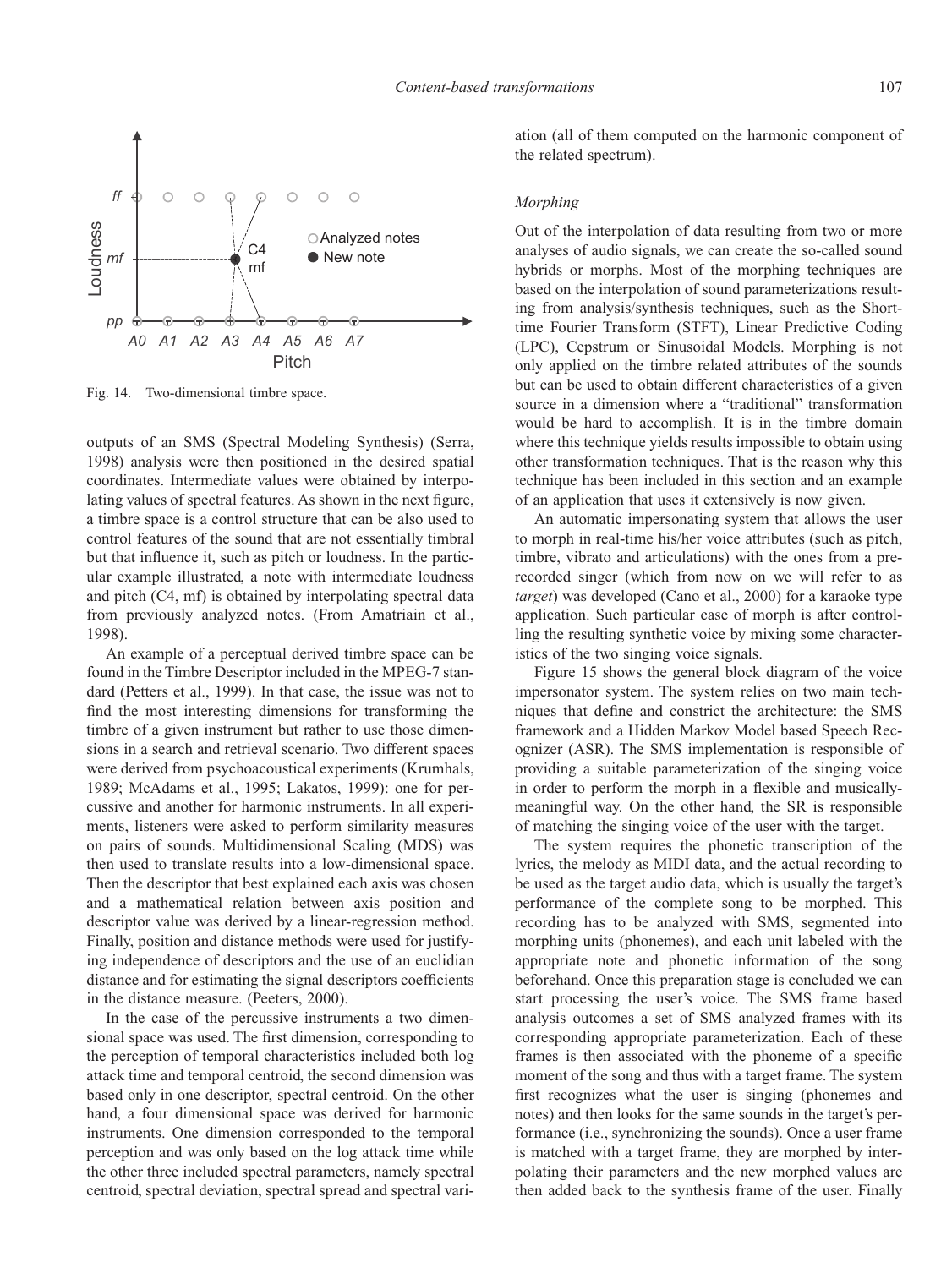

Fig. 15. Impersonating system block diagram.

the synthesis is done with the standard synthesis procedures of SMS. All this is accomplished in real-time.

Only voiced phonemes are morphed and the user has control over which and by how much each parameter is interpolated. The frames belonging to unvoiced phonemes are left untouched, thus always having the user's unvoiced consonants in the output. In general, the amplitude will not be interpolated, thus always using the amplitude from the user. This will give the user the feeling of being in control.

Several modifications are done to the basic SMS procedures to adapt them to the requirements of the impersonator system. The major changes include the real-time implementation of the whole analysis/synthesis process with a processing latency of less than 30 milliseconds and the tuning of all parameters to the particular case of the singing voice. These modifications include the extraction of higher-level parameters meaningful in the case of the singing voice and that will be later used in the morphing process.

To solve the matching problem the system includes an Automatic Speech Recognizer (ASR) based on phonemebase discrete HMM's. This ASR has been adapted to handle musical information and work with very low delay (Loscos et al., 1999) since we cannot wait for a phoneme to be finished before we recognize, moreover, we have to assign a phoneme to each frame. This would be a rather impossible/impractical situation if it was not for the fact that the lyrics of the song are known beforehand. This reduces a big portion of the search problem: all the possible paths are restricted to just one string of phonemes, with several possible pronunciations. The problem is cut down to the question of locating the phoneme in the lyrics and placing the start and end points.

Besides knowing the lyrics, musical information is also available. The user is singing along with the music, and hopefully according to a tempo and melody already specified in the score. Thus, we also know the time at which a phoneme is supposed to be sung, its approximate duration, its associated pitch, etc. All this information is used to improve the performance of the recognizer and also to allow resynchronization, for example in the case that the singer skips a part of the song.

In most cases, the durations of the user and target phonemes to be morphed will be different. If a given user's phoneme is shorter than the one from the target, the system will simply skip the remaining part of the target phoneme and go directly to the articulation portion. In the case when the user sings a longer phoneme than the one present in the target data, the system applies some looping techniques in order to stretch the synthesis.

#### **5.7 Combining different axes**

By combining different "basic" effects we are able to step higher in the level of abstraction and get closer to what a user could ask for in a sound transformation environment, we can change, for example, the gender of a given vocal sound.

The timbre of a vocal sound is basically characterized by its spectral shape, namely the position of the spectral resonances known as formants.

A basic way to change the gender of a voice is thus to apply two transformations: a pitch transposition and a shift in the spectral shape. To convert a male voice into a female one we can transpose an octave higher and apply a spectral shape shift (when a female singer rises up the pitch, the formants move along with the fundamental). To do the inverse transform we also transpose the pitch an octave lower but the spectral shape shift has to be performed in such a way that the formants of the female voice remain stable along different pitches.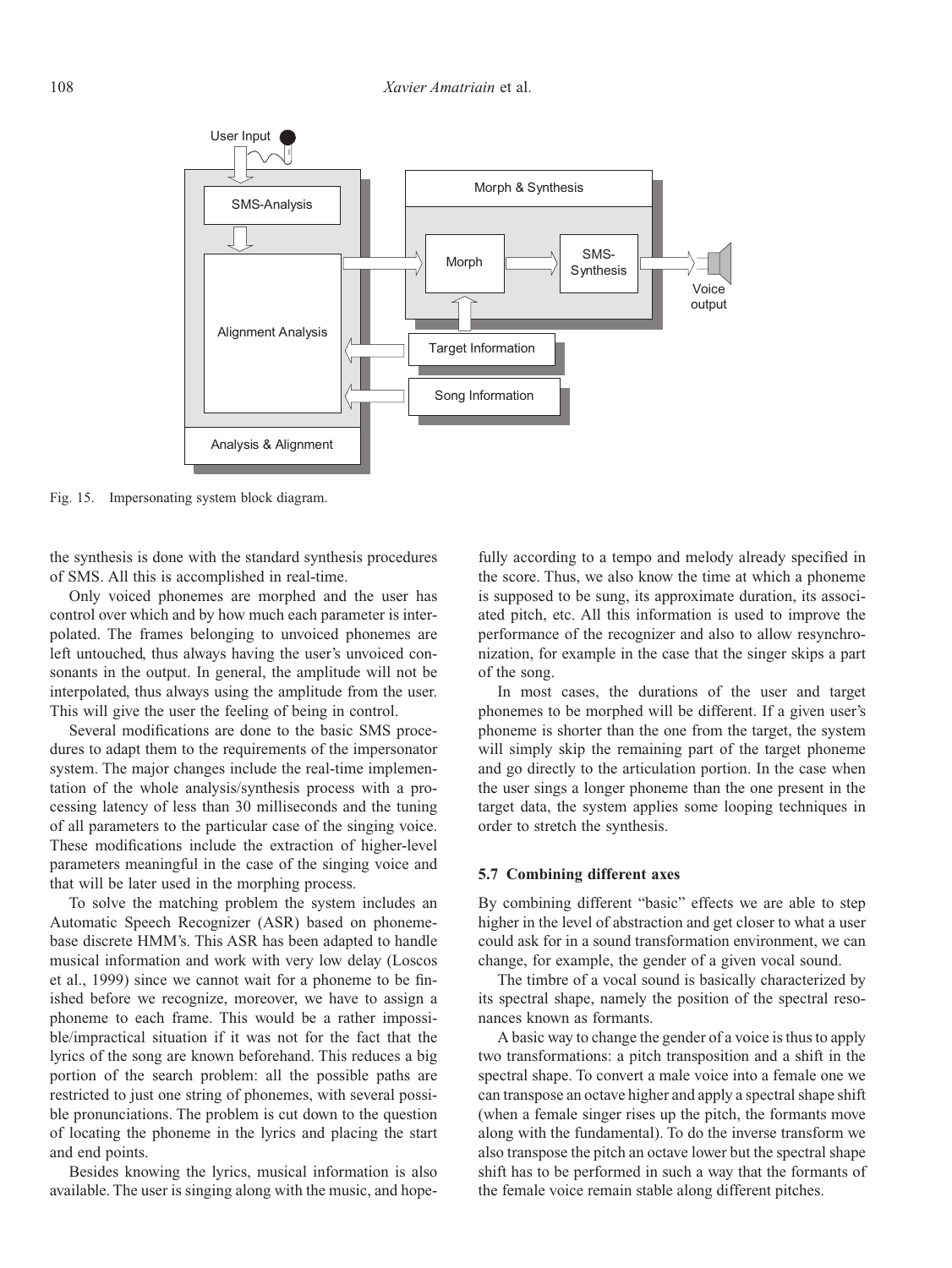# **6. Changing the musical meaning: techniques for expressive transformations**

The systems described so far, although addressing the content-level, they are focused on transforming sound properties that are more or less related to signal properties. But, if we raise our level of abstraction a bit more, we may address the issue of how these sound transformations may affect the musical (symbolic) layer. Or the other way round, how can we transform the sound in order to accomplish a musically meaningful effect.

The transformations presented in this section are mainly focused on exploiting the musical structure of the sound for generating expressive transformations. They can be also described as decision processes that determine the mapping between input parameters and control parameters driving the different basic transformations described in the previous section (pitch, loudness, duration, and timbre). For instance, a time scaling system can be used for transforming the durations of the notes contained in a sound, given a musical intention. Thus, these musical transformations are concerned with musical concepts such as rubato, characteristics of note attacks, or articulation.

In order to perform transformations at the musical level, we have a new requirement: we need to extract musical features of the sound at the analysis step (see Fig. 7). These features can be numerical – like the starting time of a note- or symbolic – like the categorization of sound regions as note attacks, note releases, or note decays. Moreover, the values for these features can have an associated degree of uncertainty.

Another important aspect of musical expressive transformations is that some of them contain a subjective component and/or only have partial formal models-like for example, the expression of emotional content. These two characteristics have motivated the use of artificial intelligence (AI) techniques for implementing musical transformations. The models used in the musical transformation systems are then acquired by means of the analysis of collections of sound data. Thus, these AI approaches introduce an additional offline phase of training/learning. Then, the idea illustrated in Figure 16 enriches the schema of sound transformation by introducing this training step. This difference with respect to the transformations presented in the previous section is also important because some systems can use different features for the training phase and for the transformation phase. For example, the training phase for learning time variation rules can be performed using MIDI data as input but generating knowledge (in a form of a collection of rules) that can be applied to more general analysis features.

In the next two subsections we will give examples of musical transformation systems grouped by different axes: tempo, dynamics, and articulation transformations. Because the systems dealing with tempo transformations also deal with dynamics transformations, we will describe both transformations together. The final subsection will describe the



Fig. 16. Training cycle in the high to low-level mapping.

SaxEx system, an attempt to combine all three expressive axes using a spectral model as input/output. The SaxEx system achieves this goal by means of restricting the focus of application: monophonic jazz melodies.

## **6.1 Tempo and dynamics transformations**

Transformations of tempo are related with transformations of time (time scaling). The goal in tempo transformations for a given sound is to decide an envelope for time scaling taking into account the musical content of that sound. That is, expanding or shorting notes and anticipating or delaying notes.

Transformations of dynamics are related with a change in loudness. The goal in dynamics transformations for a given sound is to decide an envelope for loudness transformations in a similar way than tempo transformations act in time scaling. For example, a common dynamics transformation is the generation of crescendo or diminuendo curves.

#### *Rules for music performance*

The rules for music performance designed by the KTH group (Bemdtsson, 1996; Friberg, 1995) were one of the first attempts to provide high-level musical transformations. They are not only restricted to tempo and dynamics transformations but the majority of them are applied to these two transformations. These rules are inferred either from theoretical musical knowledge or by experimental results (training), specially using the analysis-by-synthesis approach. The rules are divided in three main classes: *Differentiation rules*, which enhance the differences between scale tones; *Grouping rules*, which show what tones belong together; and *Ensemble rules*, that synchronize the various voices in an ensemble.

#### *Artificial Neural Networks approach*

Another approach taken for performing tempo and dynamics transformation is the use of artificial neural network techniques (ANN). In Bresin (1998) a system that combines symbolic decision rules with ANNs is implemented for sim-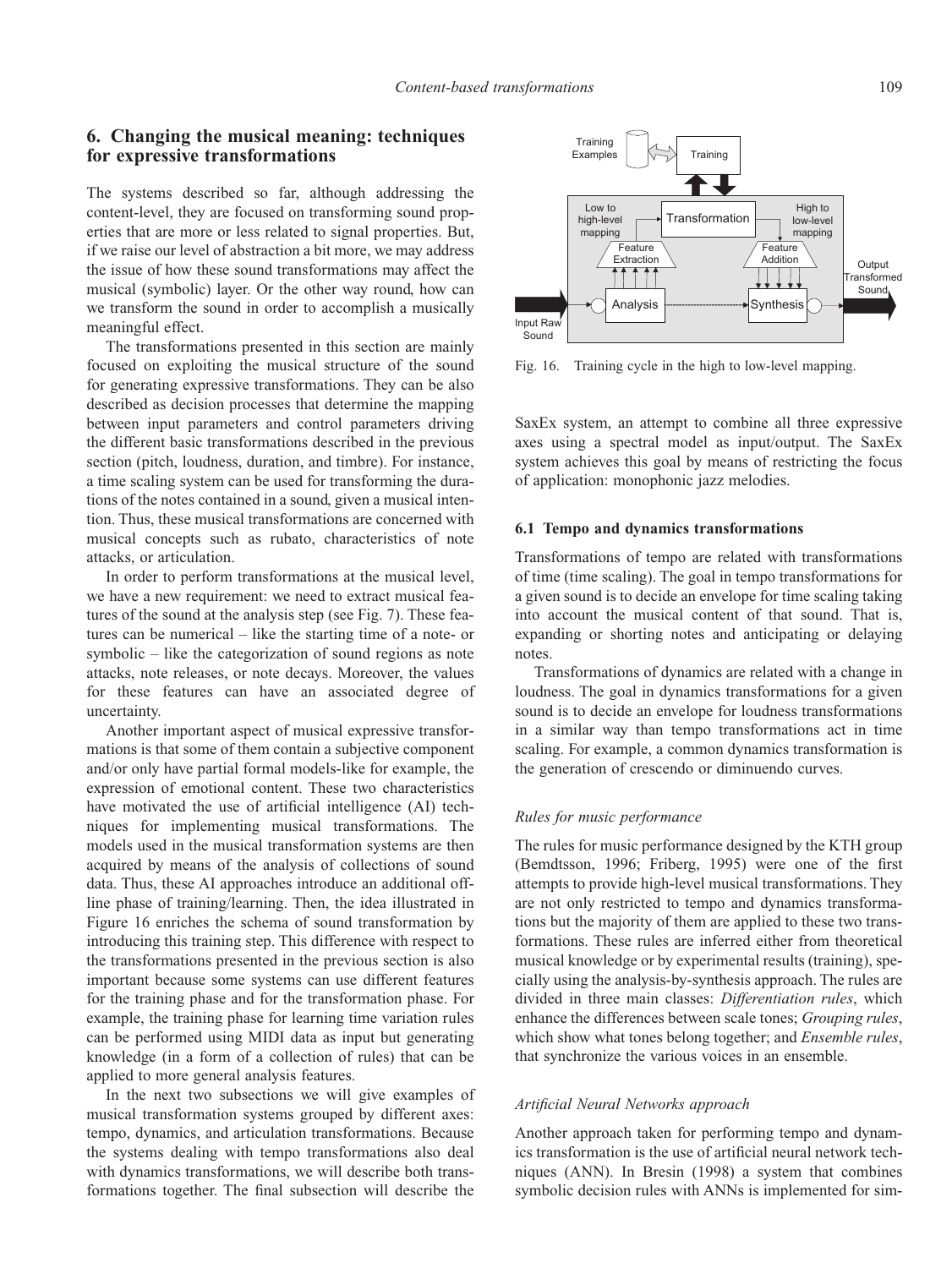

Fig. 17. Saxex, the basic system.

ulating the style of real piano performers. The outputs of the ANNs were expressing time and loudness deviations. For developing the ANNs they extend the standard feed-forward ANN trained with the back propagation algorithm with feedback connections from the output neurons to the input neurons.

## *Inductive learning and knowledge discovery approach*

The work of G. Widmer (Widmer, 2001) is another example of the use of rules for performing transformations of tempo and dynamics. The approach taken in this project was first to record and preprocess a large amount of high-quality musical performances (containing more than 400.000 notes). Then, and using this large amount of examples, they are applying machine learning techniques for inducing performance rules. The project is now producing the first very promising results

in the form of collections of induced rules. These rules are not really incorporated in a transformation system yet but they are providing knowledge for designing a performance theory.

## **6.2 Articulation transformations**

There are not many research results on articulation transformations. The work from the University of Padova (De Poli et al., 1998) addresses the articulation goal. From the analysis of the differences between recordings obtained by asking a musician to play the same theme given different adjectives (light, heavy, soft, hard, bright, and dark), they implemented a synthesis module based on a violin physical model. In this work, an analysis-by-synthesis methodology is adopted for determining the acoustic parameters to be controlled.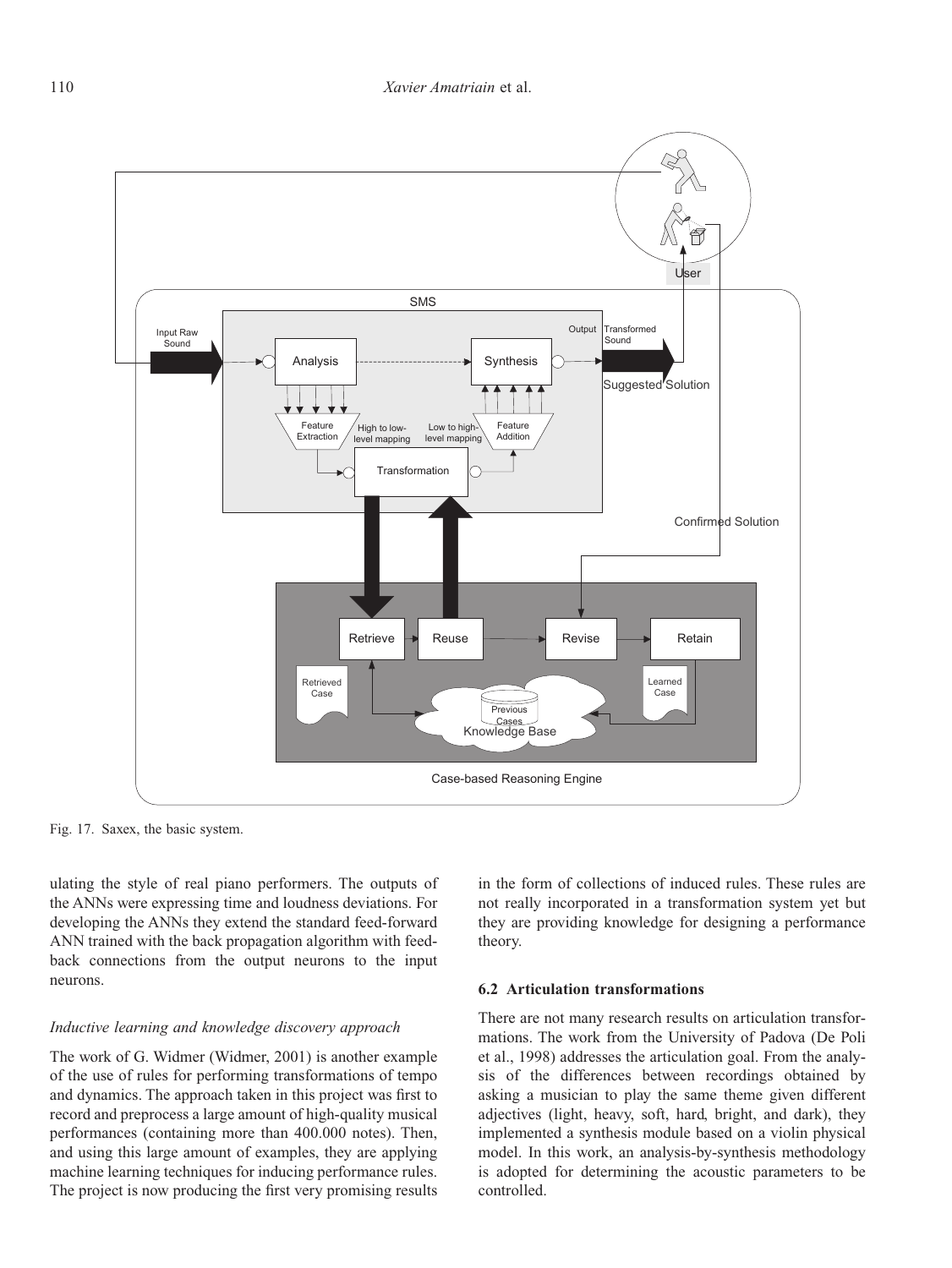Another research focused on the analysis of the articulation transformations is presented in Bresin (2000). The paper is mainly centered on the analysis of articulation strategies. It provides experimental results of the analysis of piano recordings played given eight different adjectives (light, heavy, soft, hard, bright, dark, passionate, and flat). In Bresin (2001) these articulation rules are incorporated into the Director Musices system.

The work by R. Danenberg (Dannenberg & Dereny, 1998) is also a good example of articulation transformations for trumpet synthesis. They developed a trumpet synthesizer that combines a physical model with a performance model. The goal of the performance model is to generate control information for the physical model. They performed a collection of controlled recordings for analyzing the trumpet behavior and then, they generalized the results obtained. An important remark of their work was that the phrase synthesis approach, as opposed to of the note-by-note approach, is crucial for obtaining expressive performances. That is, the study of articulation transformations is required.

#### **6.3 SaxEx**

The goal of the SaxEx system (Arcos et al., 1998) is to generate expressive melodies by means of performing transformations in five different expressive parameters: dynamics, tempo, vibrato, articulation, and note attacks. For achieving this goal SaxEx works with the analysis features provided by the SMS (Serra, 1998) spectral model. The counterpart of the use of this rich model is that SaxEx is only focused on generating expressive melodies for monophonic instruments in the context of jazz ballads.

#### *The transformation input*

The current approach taken in SaxEx for modeling the analysis features provided by the SMS techniques is the use of fuzzy techniques. The advantage of using fuzzy techniques is that we can abstract numerical features provided by a low level analysis by a collection of fuzzy labels with associated membership degrees. This approach facilitates the reasoning process without losing information. For instance, we have divided each expressive parameter with a collection of five fuzzy-sets with labels very-low, low, medium, high, and very high (see Fig. 18). When deciding the value to be applied in a given expressive transformation (SaxEx uses fuzzy sets for combining different alternatives (Arcos & Lopez de Mántaras, 2002).

#### *The approach*

One of the problems of musical expressive performance is that a large part of this knowledge is implicit and very difficult to model with a complete theory. For an expert instrument player, it is easier to provide this knowledge by means of playing specific performances (providing examples of



Fig. 18. Linguistic fuzzy values for rubato expressive parameter.

good expressive performances). This nature of the problem motivated the Saxex team to follow a case-based reasoning approach. Case-based Reasoning (Aamodt & Plaza, 1994) (CBR) is a recent approach to problem solving and learning where a new problem is solved by finding a set of similar previously solved problems, called cases, and reusing them in the new problem situation. The underlying hypothesis of CBR is that similar problems have similar solutions. Thus, CBR is appropriate for problems where (a) many examples of solved problems can be obtained – like in our case where multiple examples can be easily obtained from recordings of human performances; and (b) a large part of the knowledge involved in the solution of problems is tacit, difficult to verbalize and generalize.

The main subprocesses involved in a CBR system are the retrieval process and the adaptation process. The goal of the retrieval process is to find previously solved problems (cases) "similar" to the current problem. In retrieval, the core decisions are how to define the similarity measures. For instance, given two melodies, how to estimate when they are similar enough. The goal of the adaptation process is to reuse the decisions taken in the cases for solving the new problem. In adaptation, the core decisions are the design of the reusing mechanisms. Finally, incorporating the problems that are solved by a CBR system into its case memory, we are providing learning capabilities to CBR.

## *The basic system*

An input for SaxEx is a musical phrase described by means of SMS analysis features grouped as note regions. For each note region the SMS provides information about durations of attack, release and decay; dynamic envelopes; vibrato levels and non-harmonic signals. Moreover, the user can provide specific qualitative values along three affective dimensions (tender-aggressive, sad-joyful, calm-restless) expressing the user preferences regarding the desired expressive output performance. Affective information can be partially specified, that is, the user does not have to provide values for every dimension. Additionally, information of the harmonic chord sequence in the musical phrase is also included.

The output of the system is a collection of transformation instructions that are sent to the SMS synthesis for generat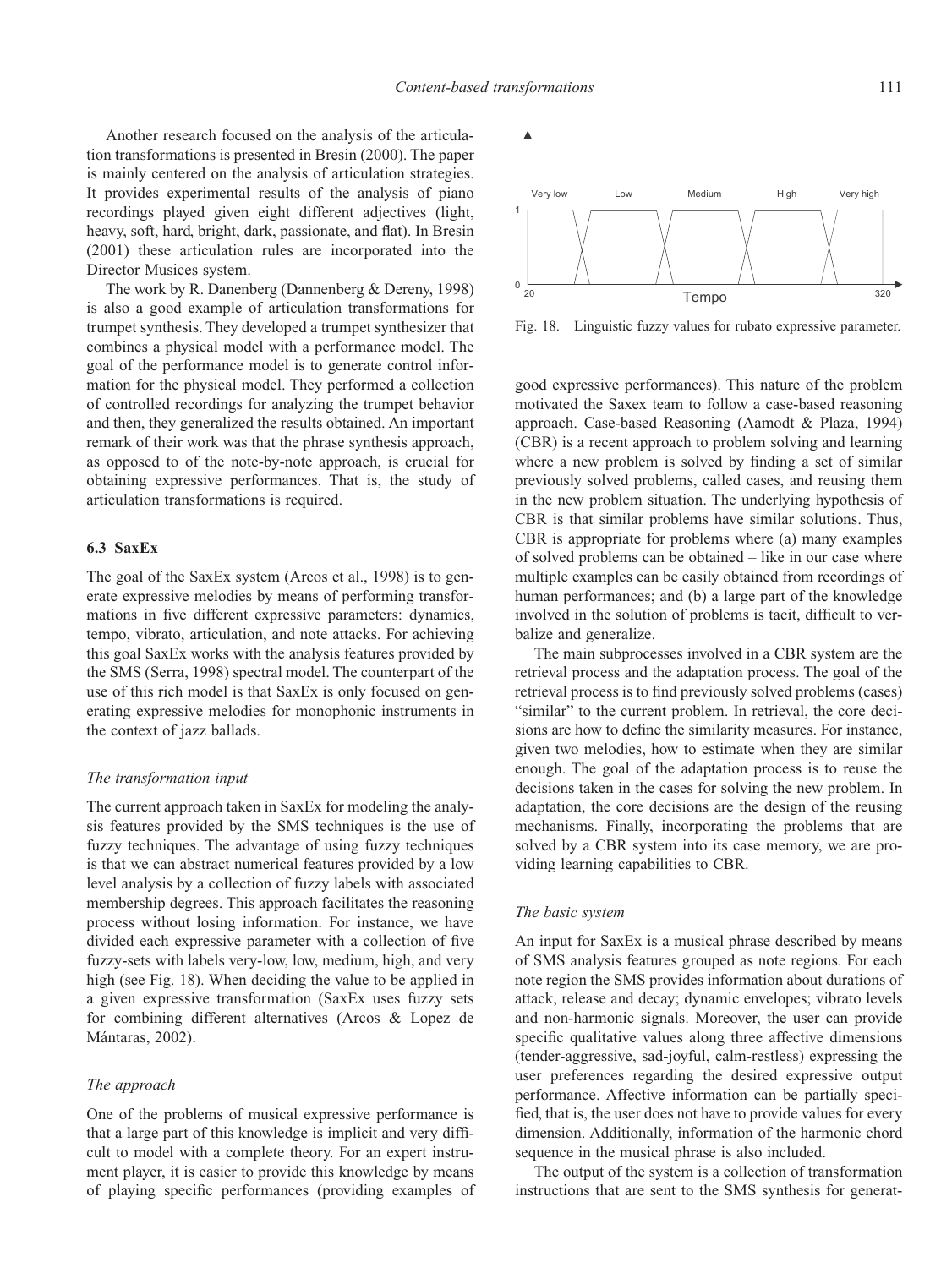ing an expressive sound transformation. For deciding the transformation instructions Saxex uses a memory of cases of expressive performances previously recorded and coded. For determining what notes are similar to the notes of a given problem, SaxEx is provided by two general theories of musical perception and musical understanding: Narmour's implication/realization (IR) model (Narmour, 1990) and Lerdahl and Jackendoff's generative theory of tonal music (GTTM) (Lerdahl, 1993). Moreover, SaxEx incorporates specific knowledge about Jazz theory. The use of the IR model provides a musical analysis based on the structure of the melodic surface. GTTM, on the other hand, offers a complementary approach to understanding melodies based on a hierarchical structure of musical cognition. The Jazz Theory is introduced in SaxEx for the specific treatment of harmony in jazz. In jazz the notion of tonality is secondary and other aspects such as chord progressions, the tonal functionality of chords, or the use of dominants are more important.

The musical models are the basis for the collection of ten similarity criteria currently implemented in SaxEx. The system provides an initial combination of these criteria but the user can change it. After the retrieval and ranking of the notes more similar to the current problem, the role of the SaxEx adaptation process is to determine the expressive transformations to be applied to each note. That is, for every note in the problem phrase, we have to determine a value for each of the five expressive parameters. To determine these values, the first step is to inspect the solutions given in the precedents (the values chosen in each similar note for each expressive parameter). Because these values are never exactly the same, SaxEx is provided with a collection of reuse criteria that can also be activated and deactivated by the user. An example of a reuse criterion is the "majority rule criterion" that chooses the values of the precedents that belong to the linguistic fuzzy label applied in the majority of precedents.

Having modeled the linguistic values of the expressive parameters by means of fuzzy sets, allows us to apply a fuzzy combination operator to these values of the retrieved notes in the reuse step. The following example describes this combination operation.

Let us assume that the system has retrieved two similar notes whose fuzzy values for the rubato are, respectively, 72 and 190. The system first computes the maximum degree of membership of each one of these two values with respect to the five linguistic values characterizing the *rubato* shown in Figure 18. The maximum membership value of 72 corresponds to the fuzzy value *low* and is 0.90 and that of 190 corresponds to *medium* and is 0.70. Next, it computes a combined fuzzy membership function, based on these two values. This combination consists on the fuzzy disjunction of the fuzzy membership functions *low* and *medium* truncated, respectively, by the 0.90 and 0.70 membership degrees. That is:

 $Max\{\min(0.90, f[low])\}$ ,  $min(0.70, f[medium])\}$  (17)



Fig. 19. Fuzzy combination and defuzzification of rubato value.

The result is shown in Figure 19. We finally *defuzzies* this result by computing the COA (Center of Area) of the combined function. The defuzzification step gives the precise value for the tempo to be applied to the initially inexpressive note; in this example the obtained result is 123.

# **7. Conclusions and future work**

We are interested more and more in processing and transforming content and not (only) signal. This approach has already brought up some exciting applications and is likely to be one of the most important future trends. Throughout this article we have tried to give a clear picture of what content-based transformations are, giving examples of sound and music transformations. We have not intended to offer a thorough compilation of already implemented transformation schemes that may address the content level and instead we have concentrated on systems that have been implemented by the authors or are somehow related to our work.

The list of ongoing research and future work on this field could be long enough to make for another article. Suffice it to list the main conceptual lines in which more effort is being put forward:

- 1. Object Processing. A complex sound mixture may be seen as the sum of different sound objects (mostly, but not only, instruments and sound sources). By analyzing the content of the mix we may be able to process and transform single objects out of the mix (without having to separate them).
- 2. User-adaptive transformation schemes. Machine learning schemes (such as CBR) can be applied in order to adapt a transformation system to the user preferences. In that way, we may be able to implement more efficient highlevel transformations departing from the fact that most high-level labels are not universally accepted concepts and rely much on the user's background.
- 3. Relating symbolic (musical) and perceptual information to low-level signal data, in both directions (from low level to high level in the analysis step and vice versa in the synthesis stage). This is obviously the most difficult issue that has to be dealt with not only when implementing contentbased transformations but also in any kind of content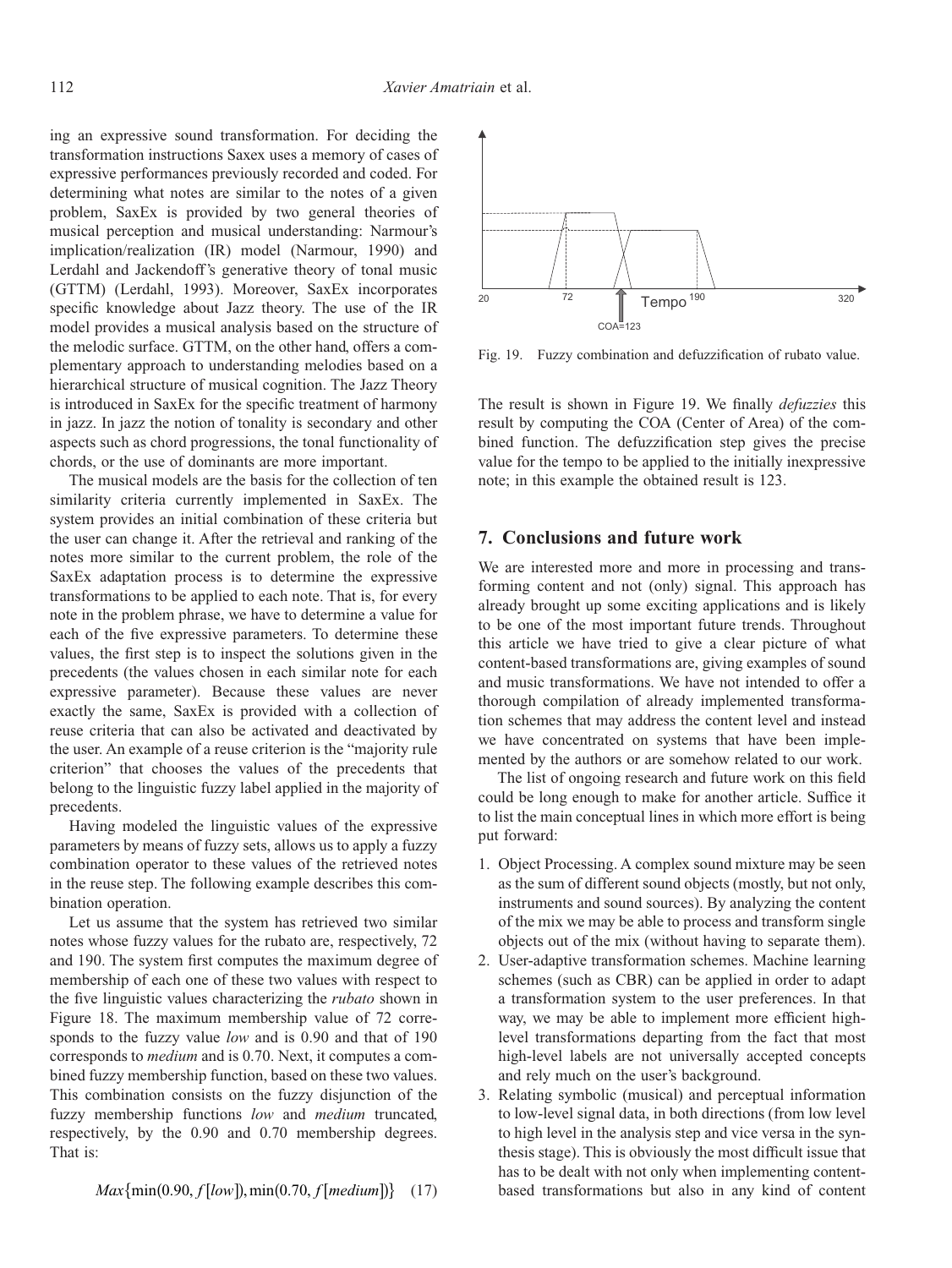driven scheme. As in the previous point, Machine Learning techniques are already proving to be a valid approach for descovering these relations.

## **Acknowledgements**

The work reported in this paper has been partially funded by the IST European project CUIDADO and by the TIC national project TABASCO.

# **References**

- Aamodt, A., & Plaza, E. (1994). Case-Based Reasoning: Foundational Issues, Methodological Variations, and System Approaches. *AICom – Artificial Intelligence Communications*, *7*, 39–59.
- Amatriain, X., Bonada, J., & Serra, X. (1998). METRIX: A Musical Data Definition Language and Data Structure for a Spectral Modeling Based Synthesizer. In: *Proceedings of the Digital Audio Effects Workshop (DAFX98)*. Barcelona, 1998.
- Amatriain, X., Bonada, J., Loscos, A., & Serra, X. (2002). Spectral Processing. In: *DAFX: Digital Audio Effects pp. 373–438*. Udo Zölzer (Ed.). West Sussex, England: John Wiley and Sons, Ltd.
- Arcos, J.L., & López de Mántaras, R. (2000). Combining Fuzzy and Case-Based Reasoning to Generate Human-like Music Performances. In: *Information Processing and Management of Uncertainty Congress (IPMU-2000)*, Madrid, 3–7 July 2000. To be published in *Lecture Notes in Artificial Intelligence*. Berlin: Springer Verlag. 2000.
- Arcos, J.L., López de Mántaras, R., & Serra, X. (1998). Saxex: A Case-Based Reasoning System for Generating Expressive Musical Performances, *Journal of New Music Research*, *27*, 194–210.
- Arfib, D., Keiler, F., & Zölzer, U. (2002). Time Frequency Processing and Source-Filter Processing. In: *DAFX: Digital Audio Effects pp. 237–372*. Udo Zölzer (Ed.), West Sussex, England: John Wiley and Sons, Ltd.
- Bemdtsson, G. (1996). The KTH rule system for singing synthesis. *Computer Music Journal*, *20*, 76–91*.*
- Bresin, R. (2001). Articulation Rules for Automatic Music Performance. In: *Proc. of the International Computer Music Conference 2001*, San Francisco: International Computer Music Association.
- Bresin, R., & Battel, G.U. (2000). Articulation strategies in expressive piano performance. *Journal of New Music Research*, *29*, 221–224.
- Bresin, R. (1998). Artificial neural networks based models for automatic performance of musical scores. *Journal of New Music Research*, *27*, 239–270.
- Brown, J.C. (1991). Calculation of a constant Q spectral transform. *Journal of the Acoustical Society of America*, *89*, 425–434.
- Bonada, J. (2000). Automatic Technique in Frequency Domain for near-lossless Time-scale Modification of Audio. In: *Proceedings of the 2000 International Computer Music Conference*. San Francisco: Computer Music Association.
- Butch Rovan, J., Wanderlay, M., Duvnov, S., & Depalle, P. (1997). Instrumental Gestural Mapping Strategies as Expressivity Determinants in Computer Music Performance. In: Proceedings of *Kansei – The Technology of Emotion Workshop*. Genova – Italia, Oct., 1997.
- Camurri, A. (1999). Music content processing and multimedia: Case studies and emerging Applications of intelligent interactive Systems. *Journal of New Music Research*, *28*, 351–363.
- Cano, P., Loscos, A., Bonada, J., de Boer, M., & Serra, X. (2000). Voice Morphing System for Impersonating in Karaoke Applications. In: *Proceedings of the 2000 International Computer Music Conference*. San Francisco: Computer Music Association.
- Chai, W., & Vercoe, B. (2000). Using User Models in Information Retrieval Systems. In: *Proc. International Symposium on Music Information Retrieval*, Oct. 2000.
- Chiariglione, L. (2000). The Value of Content. *Technology Reviews*, p. *79*. Available:

http://leonardo.telecomitalia/ab.com/paper/technoreview99/

- Dannenberg, R., & Dereny, I. (1998). Combining instrument and performance models for high-quality music synthesis. *Journal of New Music Research*, *27*, 211–238.
- De Poli, G., Rodà, A., & Vidolin, A. (1998). Note-by-note analysis of the influence of expressive intentions and musical structure in violin performance. *Journal of New Music Research*, *27*, 293–321.
- Di Giura, M., Serina, N., & Rizzotto, G. (1997). Adaptive Fuzzy Filtering for Audio Applications Using a Neuro-Fuzzy Modelization. In: *Proceedings of International Conference on Neural Networks, ICNN'97*.
- Dutilleux, P., De Poli, G., & Zöelzer, U. (2002). Time Segment Processing. In: *DAFX: Digital Audio Effects. pp. 201–234.* Udo Zölzer (Ed.). West Sussex, England: John Wiley and Sons, Ltd.
- Fletcher, H., & Munson, W.A. (1933). Loudness, its definition, measurement and calculation. *Journal of the Acoustical Society of America*, *5*, 82–108.
- Friberg, A. (1995). *A Quantitative Rule System for Musical Performance*. *PhD Dissertation. KTH, Stockholm.*
- Gómez, E., Klapuri, A., & Meudic, B. (2002). Melody description and extraction in the context of music content processing. *Journal of New Music Research*, *32*, 23–40.
- Hartman, B. (1996). Pitch, periodicity, and auditory organization. *Journal of the Acoustical Society of America*, *100*, 3491–3502.
- Karjalainen, M. (1999). Immersion and Content A Framework for Audio Research. In: *Proceedings of the 1999 IEEE Workshop of Applications of Signal Processing to Audio and Acoustics*.
- Krumhansl, C.L. (1989). Why is Timbre so Hard to Understand? *Structure and Perception of electroacoustic sound and music, pp. 43–53. Amsterdam: Elsevier. (Excerpta Medica 846)*.
- Lakatos, S. (2000). A common perceptual space for harmonic and percussive timbre. *Perception and Psychophysics*, *62*, 1426–1439.
- Laroche, J., & Dolson, M. (1997). About this Phasiness Busi-